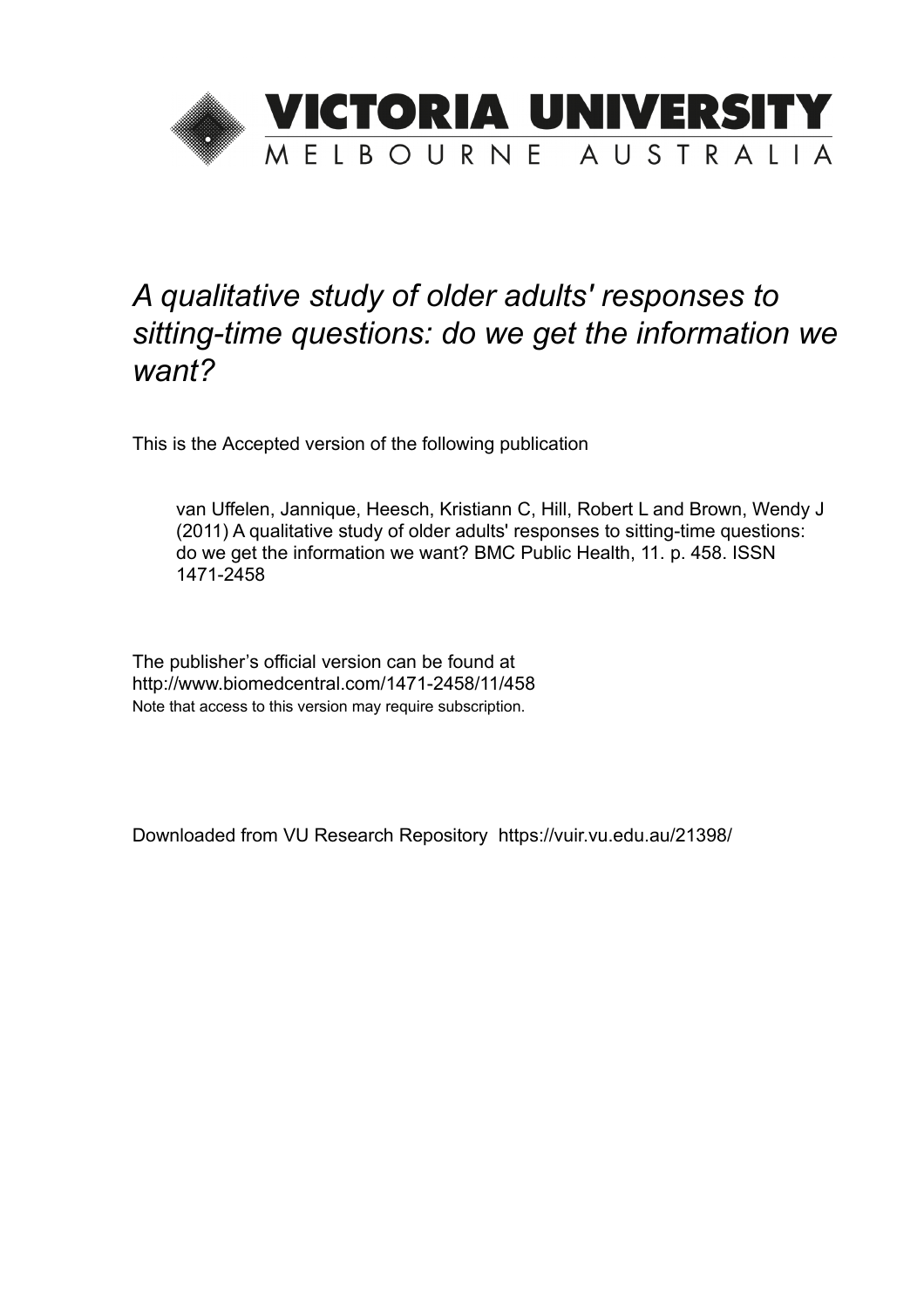# **A qualitative study of older adults' responses to sitting-time questions: do we get the information we want?**

Jannique GZ van Uffelen<sup>1</sup>, Kristiann C Heesch<sup>2\*</sup>, Robert L. Hill<sup>1</sup> and Wendy J Brown<sup>1</sup>

<sup>1</sup> The University of Queensland, School of Human Movement Studies, Brisbane, Queensland

4072, Australia

<sup>2</sup> Queensland University of Technology, Institute of Health & Biomedical

Innovation and the School of Public Health, Brisbane, Queensland 4059,

Australia

\* Corresponding author

Jvanuffelen@hms.uq.edu.au

k.heesch@qut.edu.au

hill.bob07@gmail.com

wbrown@hms.edu.au

Running title: Sitting-time questions: a qualitative study

Number of pages: 30; Number of figures: 0; Number of tables: 3

Keywords: surveillance; sedentary behavior; questionnaire design; qualitative study.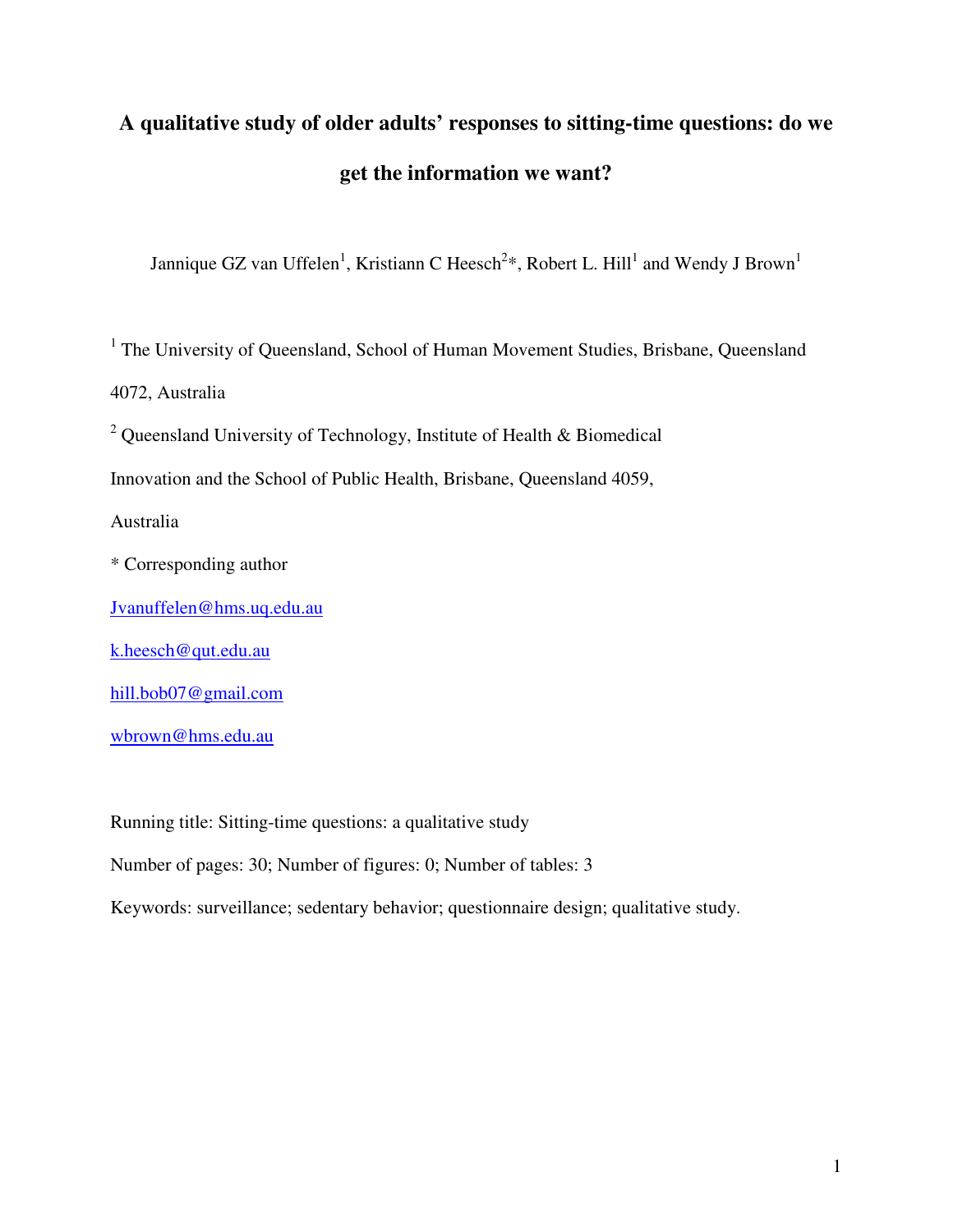#### **ABSTRACT**

**Background:** In the last decade, there has been increasing interest in the health effects of sedentary behavior, which is often assessed using self-report sitting-time questions. The aim of this qualitative study was to document older adults' understanding of sitting-time questions from the International Physical Activity (PA) Questionnaire (IPAQ) and the PA Scale for the Elderly (PASE).

**Methods:** Australian community-dwelling adults aged 65+ years answered the IPAQ and PASE sitting questions in face-to-face semi-structured interviews. IPAQ uses one open-ended question to assess sitting on a weekday in the last 7 days 'at work, at home, while doing coursework and during leisure time'; PASE uses a three-part closed question about daily leisure-time sitting in the last 7 days. Participants expressed their thoughts out loud while answering each question. They were then probed about their responses. Interviews were recorded, transcribed and coded into themes.

**Results:** Mean age of the 28 male and 27 female participants was 73 years (range 65-89). The most frequently reported activity was watching TV. For both questionnaires, many participants had difficulties understanding what activities to report. Some had difficulty understanding what activities should be classified as 'leisure-time sitting'. Some assumed they were being asked to only report activities provided as examples. Most reported activities they normally do, rather than those performed on a day in the previous week. Participants used a variety of strategies to select 'a day' for which they reported their sitting activities and to calculate sitting time on that day. Therefore, many different ways of estimating sitting time were used. Participants had particular difficulty reporting their daily sitting-time when their schedules were not consistent across days. Some participants declared the IPAQ sitting question too difficult to answer.

**Conclusion:** The accuracy of older adults' self-reported sitting time is questionable given the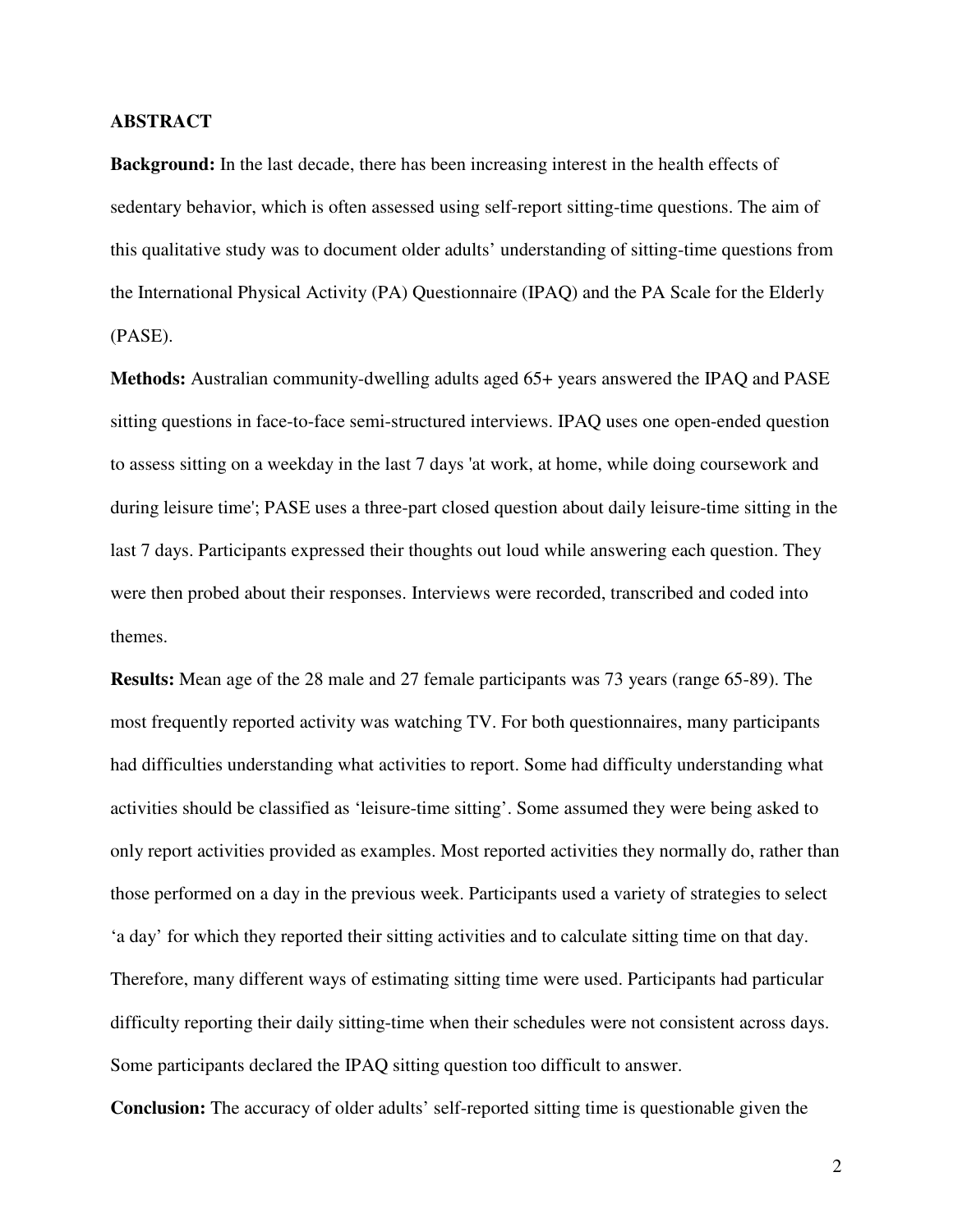challenges they have in answering sitting-time questions. Their responses to sitting-time questions may be more accurate if our recommendations for clarifying the sitting domains, providing examples relevant to older adults and suggesting strategies for formulating responses are incorporated. Future quantitative studies should include objective criterion measures to assess validity and reliability of these questions.

#### **BACKGROUND**

In the last decade, there has been increased interest in the health effects of sedentary behavior. The term 'sedentary behavior' refers to activities with low energy expenditure, typically  $\leq 1.5$ metabolic equivalents, such as sitting to watch television or to read [1,2]. There is a rapidly growing body of evidence suggesting that more time spent in sedentary behaviors is associated with increased health risks and poorer health outcomes, such as overweight and obesity, diabetes, and mortality, regardless of the time spent in physical activity (PA) [2-4].

Researchers have, therefore, suggested that epidemiological studies should include measures of both sedentary behavior and PA, in order to examine the associations between sedentary behavior, PA, and health [1]. In addition, surveillance of sedentary behaviors is important for monitoring trends over time [5]. In epidemiological studies and population surveillance, sedentary behavior is often conceptualized as 'sitting time' and self-report questionnaires are widely used to assess sitting time in these large studies [6].

It may be of particular interest to assess sitting time in older adults, as the proportion of older adults doing little or no PA increases with age [7,8] despite the health benefits of regular PA participation [9]. US surveillance data show that the highest proportion of communitydwelling adults reporting no PA, 30% in men and 40% in women, is found in those aged 75+ years [8] and that adults aged 70-85 years spend 9.3 hours per day in sedentary behaviors, more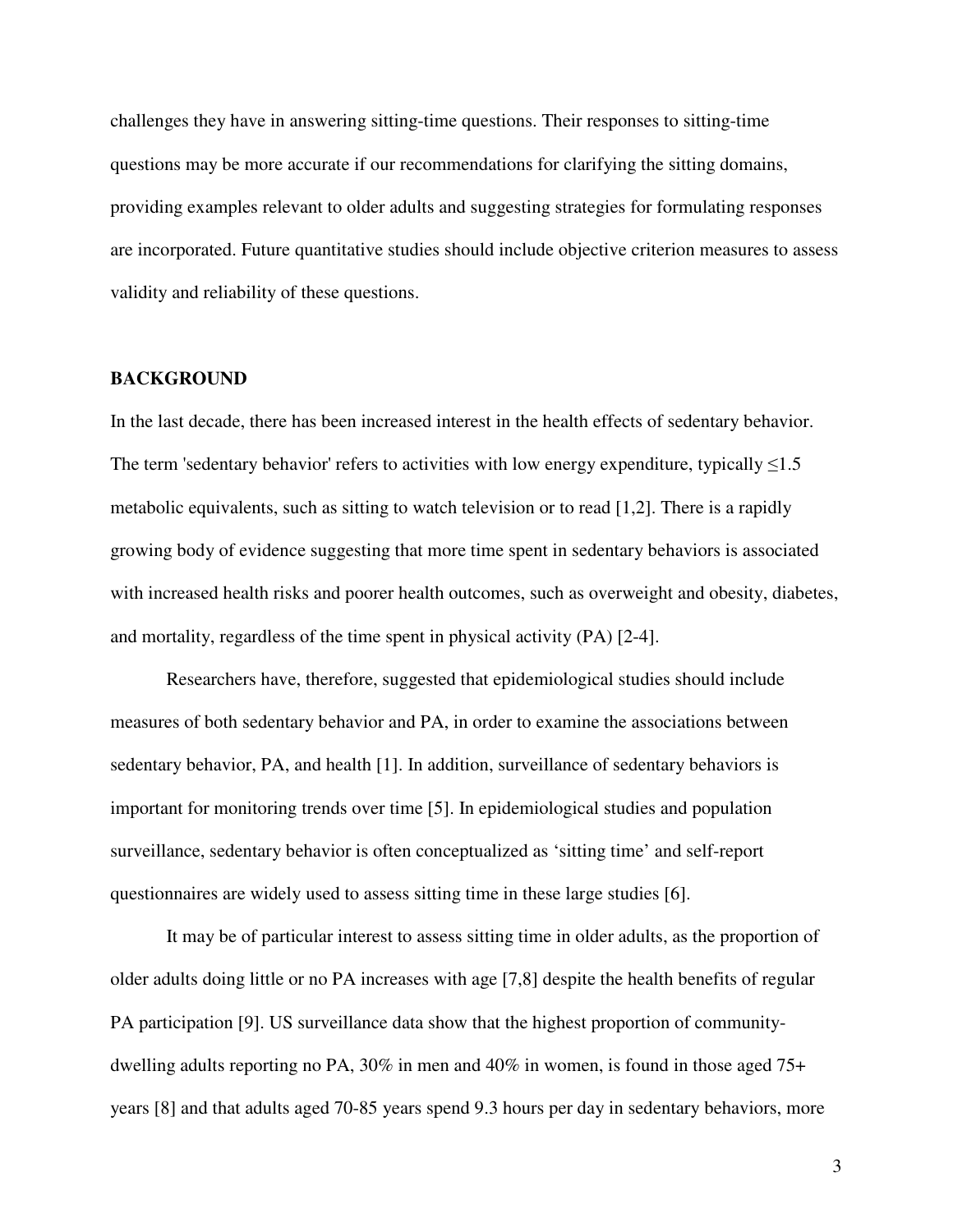than any other adult age group [10]. Because replacing 30 minutes of sedentary time with light PA is associated with better physical health in adults aged 65+ years [11], focusing on reducing sitting time could be an effective strategy for improving health in older adults.

Although sitting-time questions are included in some PA surveillance questionnaires, little is known about older adults' understanding of these questions and the optimal format for sitting-time questions in this population. The aim of this study was therefore to document older adults' understanding of sitting-time questions using cognitive interviewing. Cognitive interviewing is a recognized method for identifying problems with survey questions, which usually do not become apparent in quantitative studies, and is often used to evaluate how well questions are meeting their objectives [12,13]. Two approaches to asking about sitting time were assessed in this study, in order to evoke different responses: 1) an open-ended, single question asking for sitting 'at work, at home, while doing coursework and during leisure time', as used in the International PA Questionnaire (IPAQ); and 2) a closed three-part question asking for leisuretime activities only, as used in the PA Scale for the Elderly (PASE).

#### **METHODS**

#### **Participants**

Previous research using cognitive interviewing methods has indicated that the number of problems identified in a questionnaire is associated with the sample size, with the highest number of uncovered problems for a sample size of 50 [14]. To collect useful cognitive interview data from at least 50 participants, we recruited 55 community-dwelling adults, aged  $\geq 65$  years, from Brisbane, Australia. Eligibility criteria included the ability to walk >100 meters without aid, to speak and understand English, and to be cognitively able to respond to our questions. Participants were purposefully selected to ensure representation of men and women of different age groups,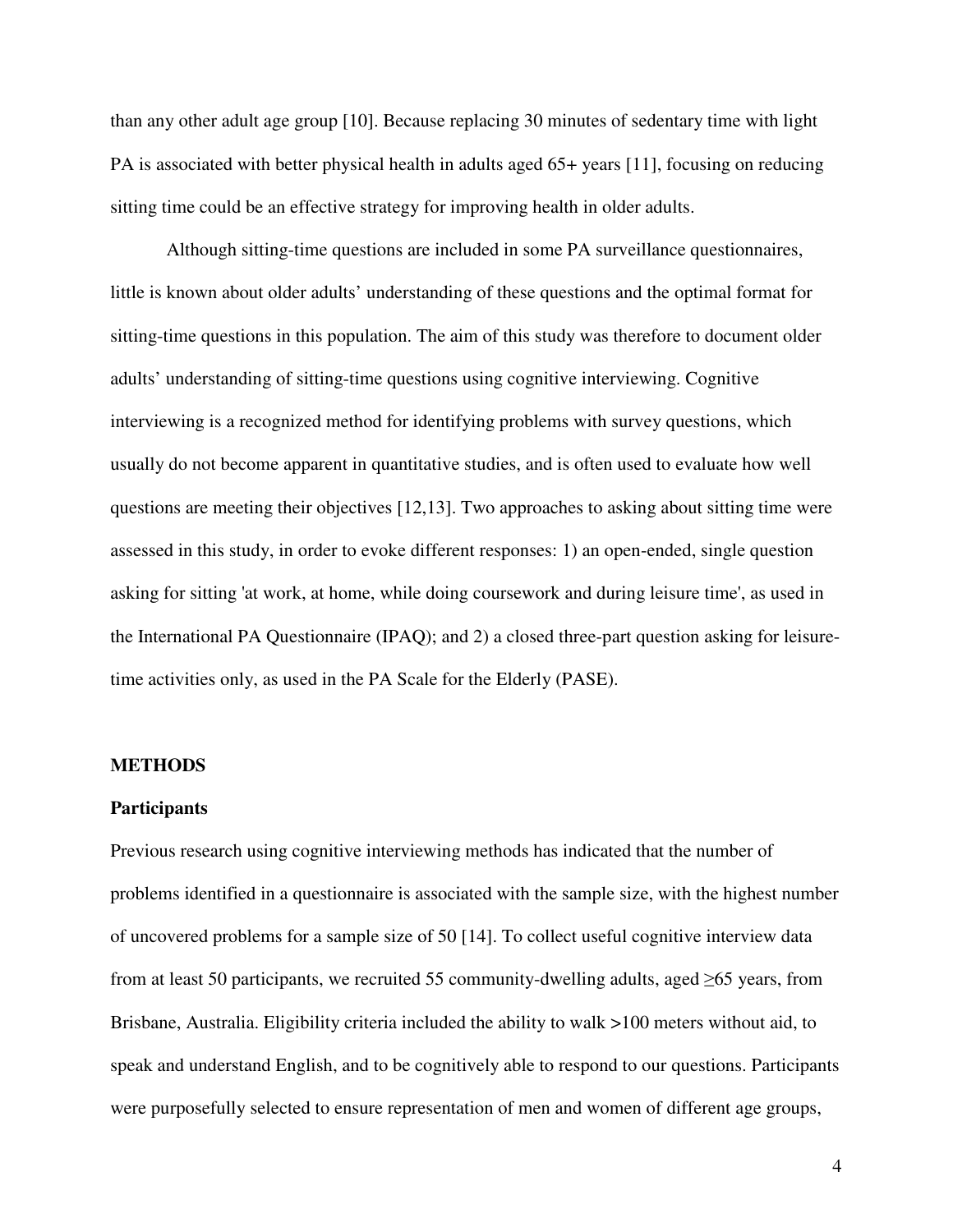PA levels, and education levels, given the influence of these factors on questionnaire comprehension [15]. Further recruitment details have been reported elsewhere [16]. The study protocol was approved by the University of Queensland Medical Research Ethics Committee.

#### **Data collection protocol**

Participants were mailed a questionnaire asking for socio-demographic and health-related characteristics and an informed consent form, both of which they completed and submitted at the start of a face-to-face interview. Each interview was conducted by two researchers (JvU and KH, or KH and RH): one asked the study questions, while the other was responsible for recording the interviews, noting participants' non-verbal communication and conducting probing when needed. JvU and KH were trained in survey methodology and interviewing techniques as part of their master's and doctorate degrees. RH, a masters student gaining experience in cognitive interviewing techniques during this project, first observed the interviews with JvU and KH and later took notes and did additional probing with KH interviewing participants.

 During the interview, participants responded to questions from four short PA questionnaires, two (PASE and IPAQ) of which included sitting questions. A computer-based random order generator was used to assign the order in which the participants received the questionnaires. To decrease possible bias resulting from the questionnaire order, participants were instructed, before the start of each new questionnaire after the first one, to respond as if they had not already responded to similar questions. For the current analysis, cognitive interview data from all 55 interviewed participants were used. This study expands our previous analysis of IPAQ, which used a subsample of these 55 participants [16].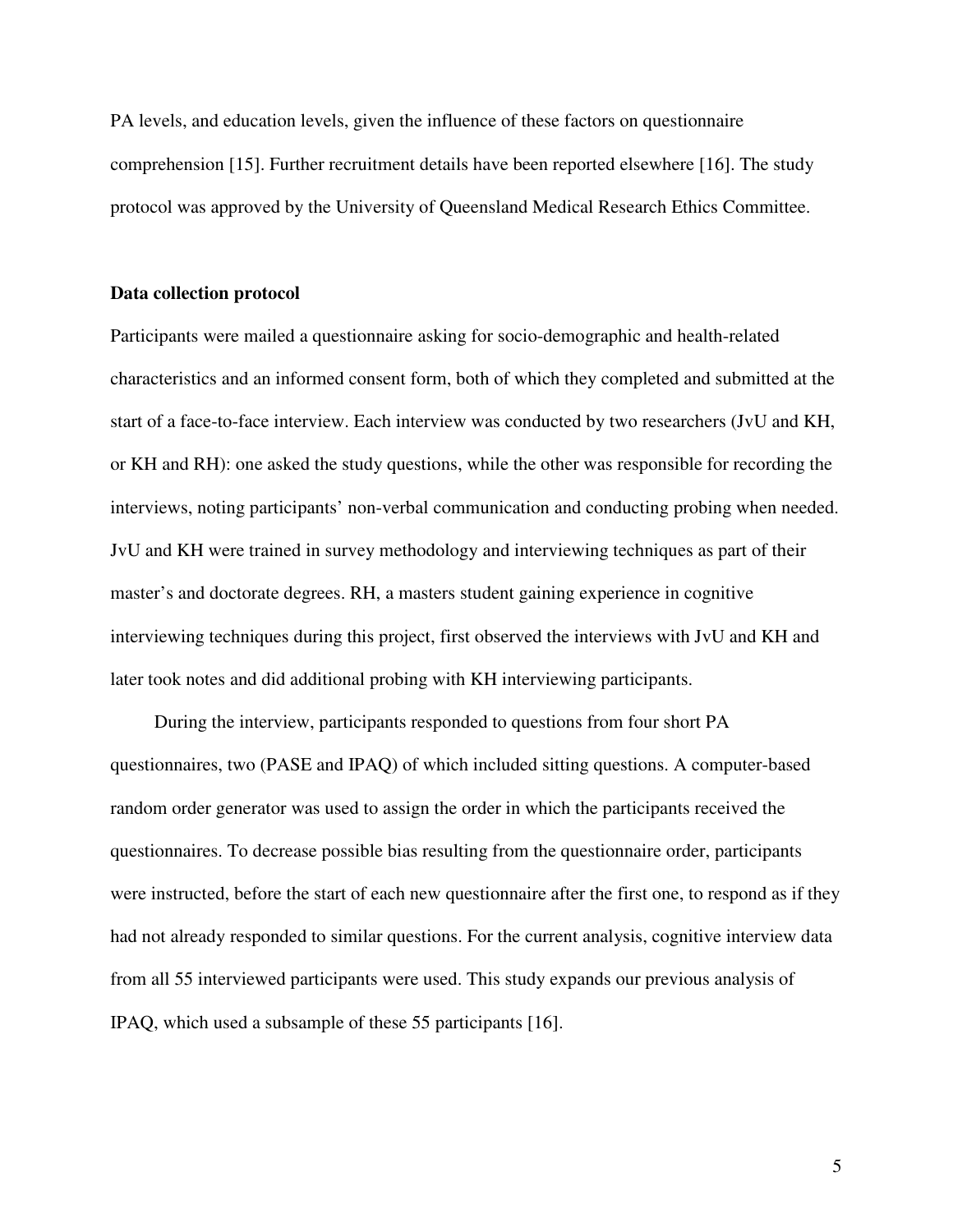#### **Cognitive interviews**

Conrad's question-and-answer model of survey response [17] was used as the theoretical framework for the cognitive interviews. Based on this model, an interview protocol was developed to follow participants' movement through three stages of responding to a question: 1) understanding the intent of the question (comprehension of what information is requested and what process should be used to retrieve that information); 2) response formulation (conducting the mental operations required to formulate a response, including information retrieval, mental arithmetic and evaluation of a response); and 3) response formatting (mapping of a response to pre-specified response options). Two cognitive interviewing techniques were used: 1) concurrent think-aloud, in which participants were asked to express their thoughts as they answered questions, followed by 2) probing, using scripted and unscripted follow-up questions [12,13,18]. The interview protocol was tested in three practice interviews and refinements to the protocol were made after each practice interview.

The interview began with a general introduction to the study and time for participants to practice using the 'think-aloud' technique. Participants were then asked to read out loud the questions and use this technique whilst formulating an answer to each sitting question before writing their answers on an answer sheet. In line with recommendations, the researcher who asked the questions encouraged the participants to verbalize their thoughts while answering the questions, but intervened as little as possible during the 'think aloud' process [12]. Any problems with using the response formats were noted by the other researcher. When participants did not provide sufficient details while thinking aloud, the interviewer probed for greater insight into participants' comprehension (*'What activities are you including in your answer?'*), for information about response formulation (*'How did you come up with this answer?'*), and for clarification. Participants were then asked to describe any activities they did not include in their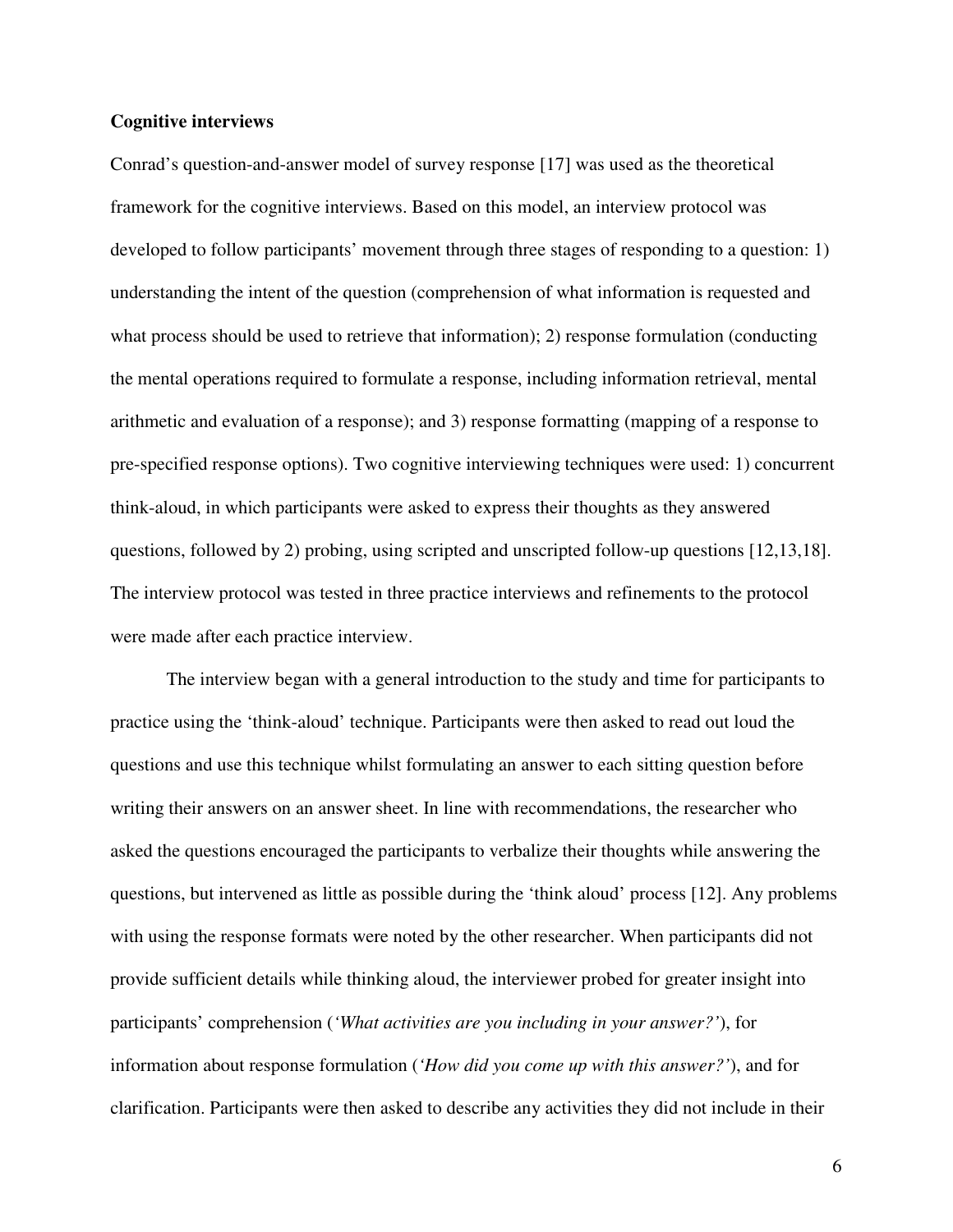answers and the reasons why (i.e., any sitting activities they performed but did not include in their responses). At the interview completion, participants received a \$20 gift voucher.

#### **International Physical Activity Questionnaire (IPAQ)**

The self-report short form of IPAQ was used [19]. The IPAQ sitting question asks about the 'time spent sitting on a week day, during the last 7 days', in the following domains: 'at work, at home, while doing coursework and during leisure time'. IPAQ has an open-ended response and participants are asked to report 'hours per day' and 'minutes per day'. Participants were given the option to check a box below the spaces for these responses to indicate 'don't know/not sure'. IPAQ was initially validated for use with adults aged 18-65 years from 12 countries [20], and the validity of the sitting item was examined with a subsample from that study [5]. Test-retest reliability ranged from 0.62-0.96 (Spearman's ρ) and validity against an accelerometer was 0.34 (pooled Spearman's ρ). In a South African study of adults aged 60+ years, 3- to 5-day test-rest reliability of sitting time was 0.76, and criterion validity against accelerometers was -0.32 for time and -0.45 for total counts (all Spearman's ρ) [21]. In a Swedish study examining a modified version of the IPAQ for people aged 65+ years, criterion validity of the IPAQ sitting item against accelerometers was 0.28 (Spearman's ρ) [22].

#### **Physical Activity Scale for the Elderly (PASE)**

The PASE sitting question consists of three parts. The first part asks about frequency of sitting in 'leisure time activities': 'Over the past 7 days, how often did you participate in sitting activities, such as reading, watching TV or doing handcrafts'? The responses categories are 'never, seldom (1-2 days), sometimes (3-4 days) and often (5-7 days)'. The second part is open ended and asks for the specific sitting activities ('What were these activities?'). The final part of the question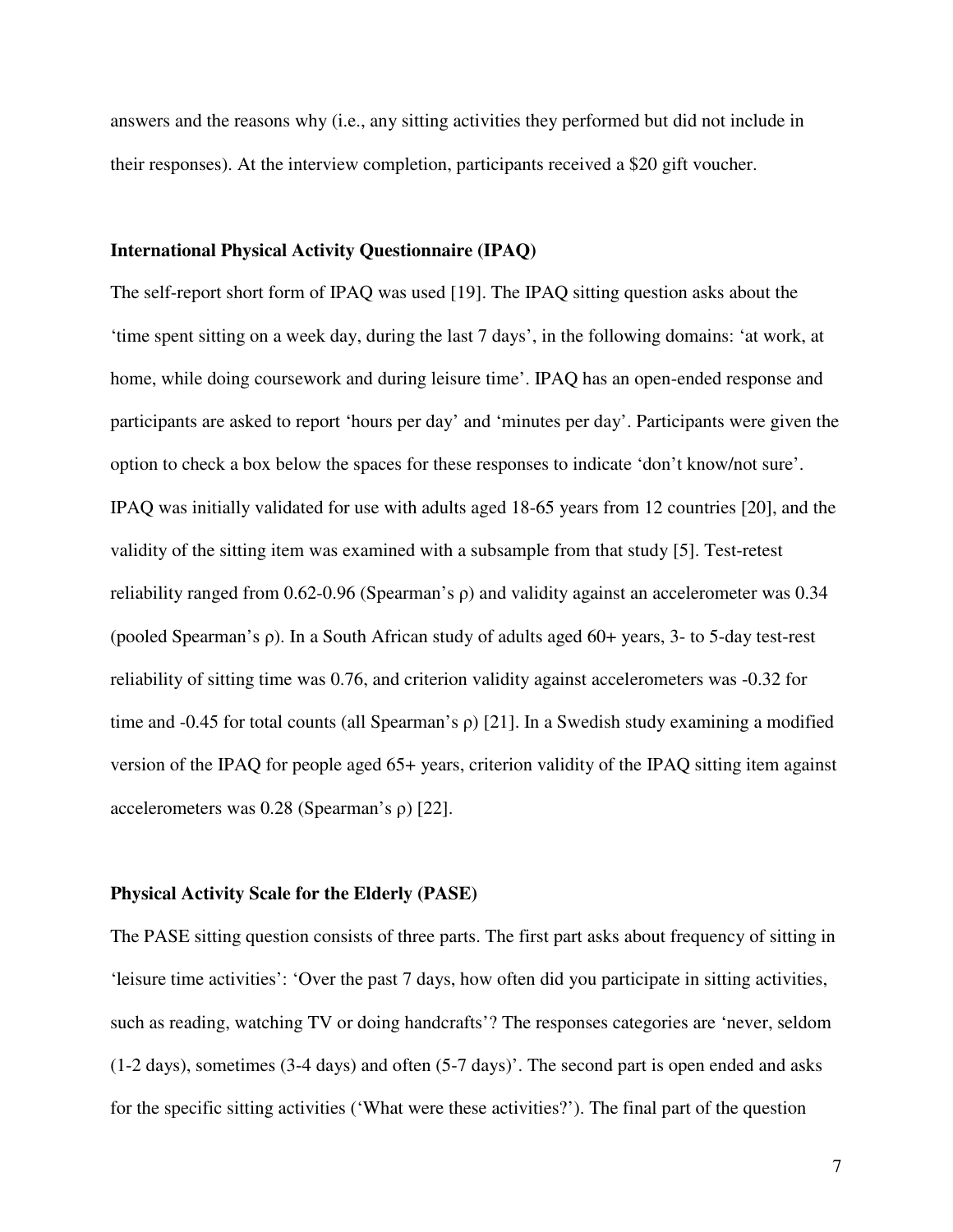asks about the duration of those activities: 'On average, how many hours per day did you engage in these sitting activities?' The response categories for this question are 'less than 1 hour, 1 but less than 2 hours, 2-4 hours and more than 4 hours.'

PASE was developed, and its PA questions were initially validated, in the US and it is now used internationally for epidemiological studies of PA in adults aged 65+ years [23]. Items included in the PASE activity summary scales assess occupational, household and leisure-time PA in the previous 7 days. The original validation study indicated significant, although low to moderate, correlations between these PA summary scores and physiological measures and health status (correlations ranged from  $r = -0.13$  for resting heart rate to  $r = -0.42$  for a sickness impact profile score) [23]. Subsequently, PA summary scores have been validated against energy expenditure measured by doubly-labeled water (*r*=0.58) [24], and against accelerometer PA counts (r=0.49) [25]. Because sitting data are not included in the PA summary scores, these data have not been included in reliability and validity testing.

#### **Data analysis**

Interviews were audio-recorded and professionally transcribed. NVivo 8 qualitative analysis software (QSR International, Melbourne, Australia) was used to organize, manage and code the data. Initially, each word processing file containing an interview transcript, along with the notes taken during the interview, was imported into NVivo. Prior to importing the data into NVivo, all the data within each file had been labeled to reflect the questionnaire to which they pertained as well as the specific activity they addressed (e.g., PASE sitting items; IPAQ sitting items). The importation process then automatically created codes in NVivo for each of the labels, to allow for the coding of data separately by activity within each questionnaire.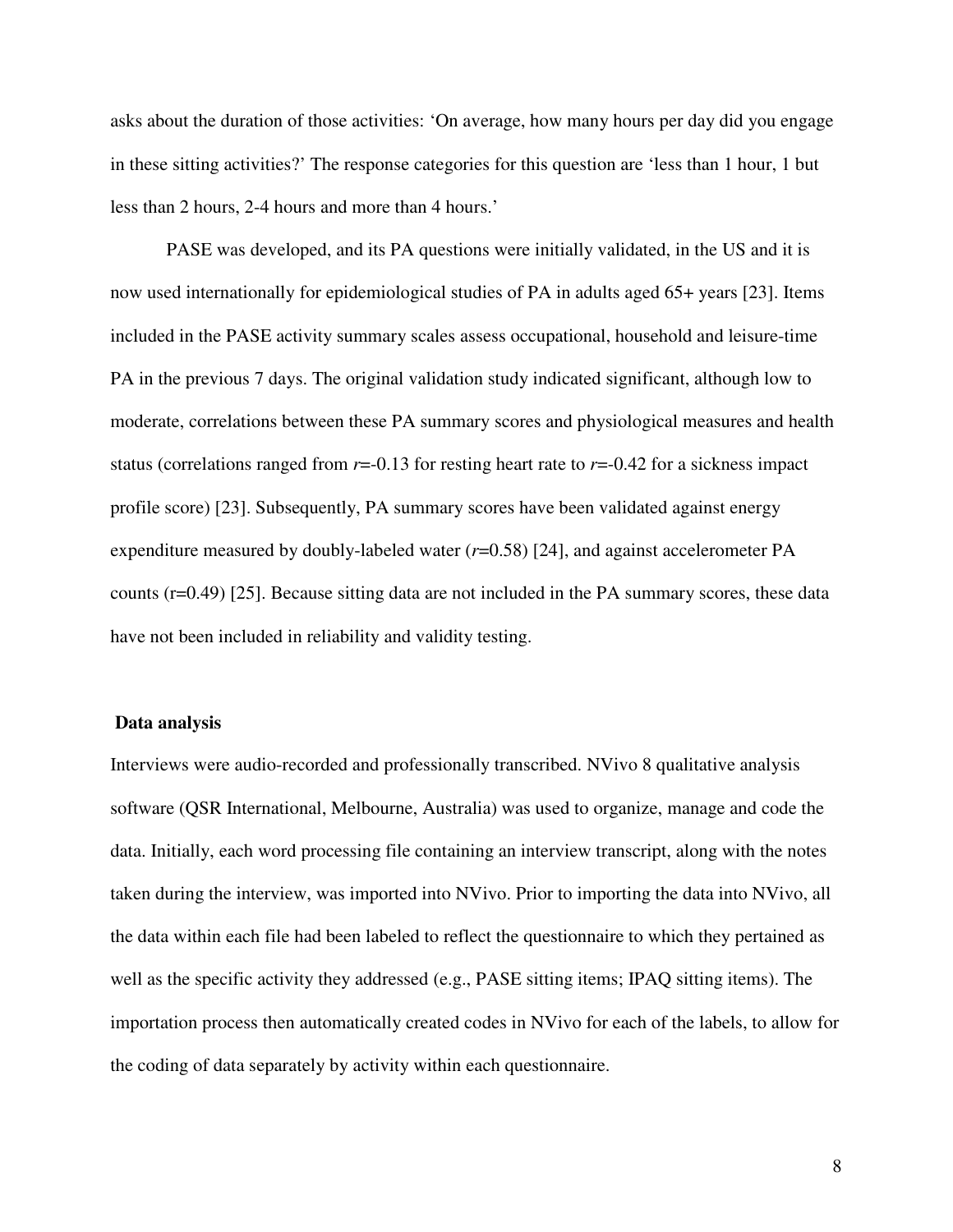For these analyses, participants' responses to sitting questions were coded into the understanding, response formulation, and response mapping stages according to Conrad's model of survey response [17]. This model postulates that within each of these stages, computational, lexical, logical, omission, or temporal problems may be evident [17]. Therefore, we specifically looked for evidence of such problems within each stage and developed initial themes that reflected the problems we found within each stage. In addition, we created a separate 'Activities' theme to describe the sitting activities that were reported.

Three researchers (JvU, KH, RLH) jointly developed the initial themes within each stage, using sitting data from participants who completed the IPAQ or PASE as their first survey. Next, coding rotated among members of the research team with sitting data from each participant being coded by two members, using the initial themes. Discrepancies between coders were discussed in team meetings and consensus was used to determine the final coding. Finally, JvU reviewed all themes, merged those that overlapped, and summarized the findings, which were then reviewed by KH to ensure that the major themes were captured.

#### **RESULTS**

Characteristics of the sample are presented in Table 1. Women and men were well represented across age categories. Most participants were born in Australia and had university degrees. Although all participants had reached retirement age, a few were still employed. Most participants reported that it was easy or not too difficult to manage on their income, but a few reported this was difficult or impossible. The only demographic variable that differed significantly between men and women was marital status: a higher percentage of men than women were married ( $p<0.05$ ). All participants considered themselves healthy, but a few reported limitations in walking 500 meters.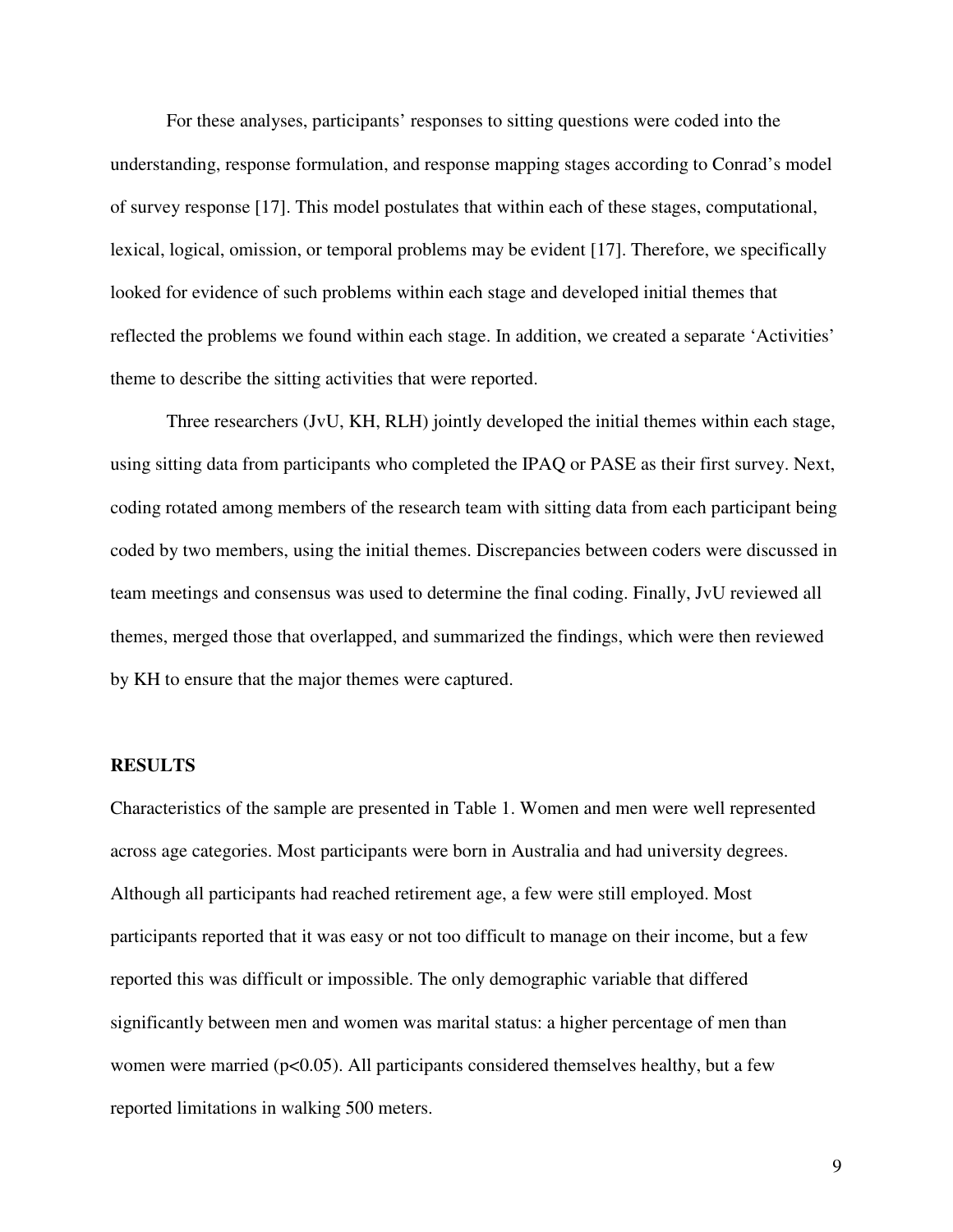#### **Sitting activities**

For IPAQ, participants reported various sitting activities, as shown in Table 2. Almost all participants reported sitting to watch TV. Many men reported sitting in front of a computer, while few women did. Other commonly reported activities were mental activities, most frequently reading, but also playing bridge and doing crosswords. Many participants reported sitting to eat meals. A few men and women reported transport-related sitting. Some counted lying down for resting/napping as sitting, and a few women, but no men, reported sitting to do handcrafts.

For PASE, most women reported combinations of watching TV, reading and other mental activities, and handcrafts (see Table 2). Men reported the same activities, except for handcrafts. As was the case for IPAQ, almost all participants reported sitting to watch TV, and the majority reported reading. Other mental activities, such as studying, were reported by many men, but by few women. Instead, women tended to report in detail about handcrafts. As was found for IPAQ, only a few participants reported sitting during transport for PASE. In contrast to IPAQ, only a few participants reported sitting for meals for PASE.

For both IPAQ and PASE, some participants reported doing multiple sitting activities at the same time. For example, one woman said for PASE, *"The knitting and the TV watching, yeah, they combine because I mean I just sit there and knit."* 

#### **Comprehension of the requested information**

#### *Understanding the meaning of the words in the question*

Only a few participants misunderstood the meaning of the words used in the sitting questions. For IPAQ, one man wondered about the use of the word 'weekday,' and concluded that the survey must have been developed for working people. For PASE, a few participants expressed confusion about the meaning of 'sitting activities,' and thought this meant they were being asked to include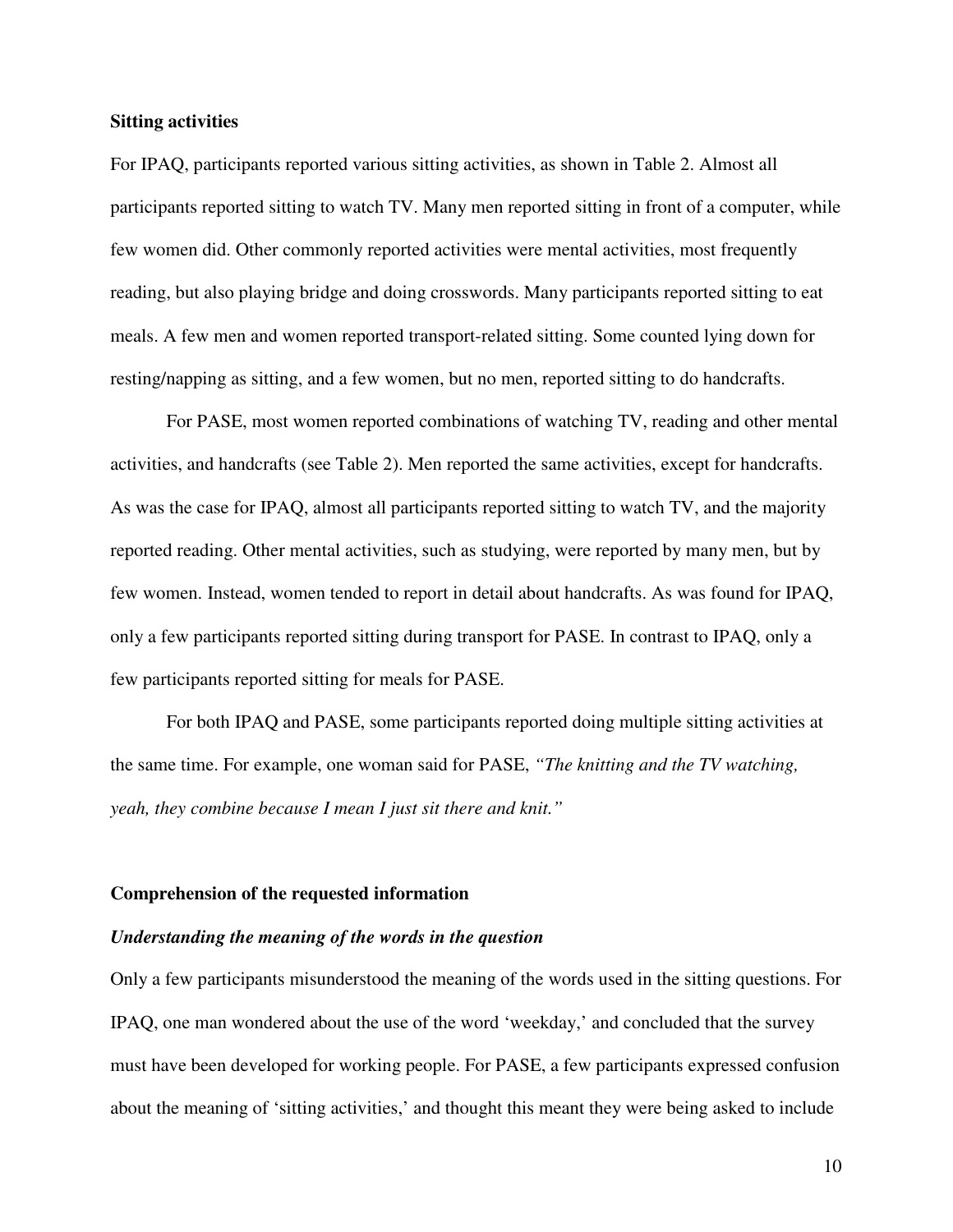*"special cases of sitting,"* not regular daily sitting activities such as eating. The heading 'leisure time activity' before the PASE sitting question also caused confusion for some participants. For example, one woman wondered, *"Is eating a leisure-time activity? Or no? I obviously did sit down to eat, and I don't know if that's a leisure-time activity?"* Another woman assumed that only sitting activities during daylight should be included, because PASE asks about hours *per day* spent in sitting activities.

#### *Understanding the scope of sitting activities to report*

As expected, participants used the domains described in the questions to guide their responses. Because PASE asks about leisure-time activities only, some participants did not report time spent in sitting activities they did not consider to be 'leisure'. In contrast, IPAQ instructs participants to include sitting 'at work, at home, while doing course work, and during leisure-time'. Therefore, some activities reported for IPAQ were not reported for PASE. For example, one woman said for PASE, *"Well, I'm not going to put reading in there because... I'm working when I'm reading."*  For IPAQ, however, she reported her reading, and as a consequence, reported the most time spent sitting of all participants (13 hrs). Of particular note, sitting down for meals and for doing office work were more frequently reported for IPAQ than for PASE.

 Not only the domains but also the examples given in the questions guided the responses. Many participants only reported time spent in sitting activities included as examples in the questions and not in other activities relevant to the question. This was more of a problem for PASE, for which many participants only reported sitting for reading, watching TV or doing handcrafts. One participant commented about her answer, *"It would have been TV, reading and handcrafts. It doesn't say about sitting and having a cup of coffee or having a glass of wine, does it?"*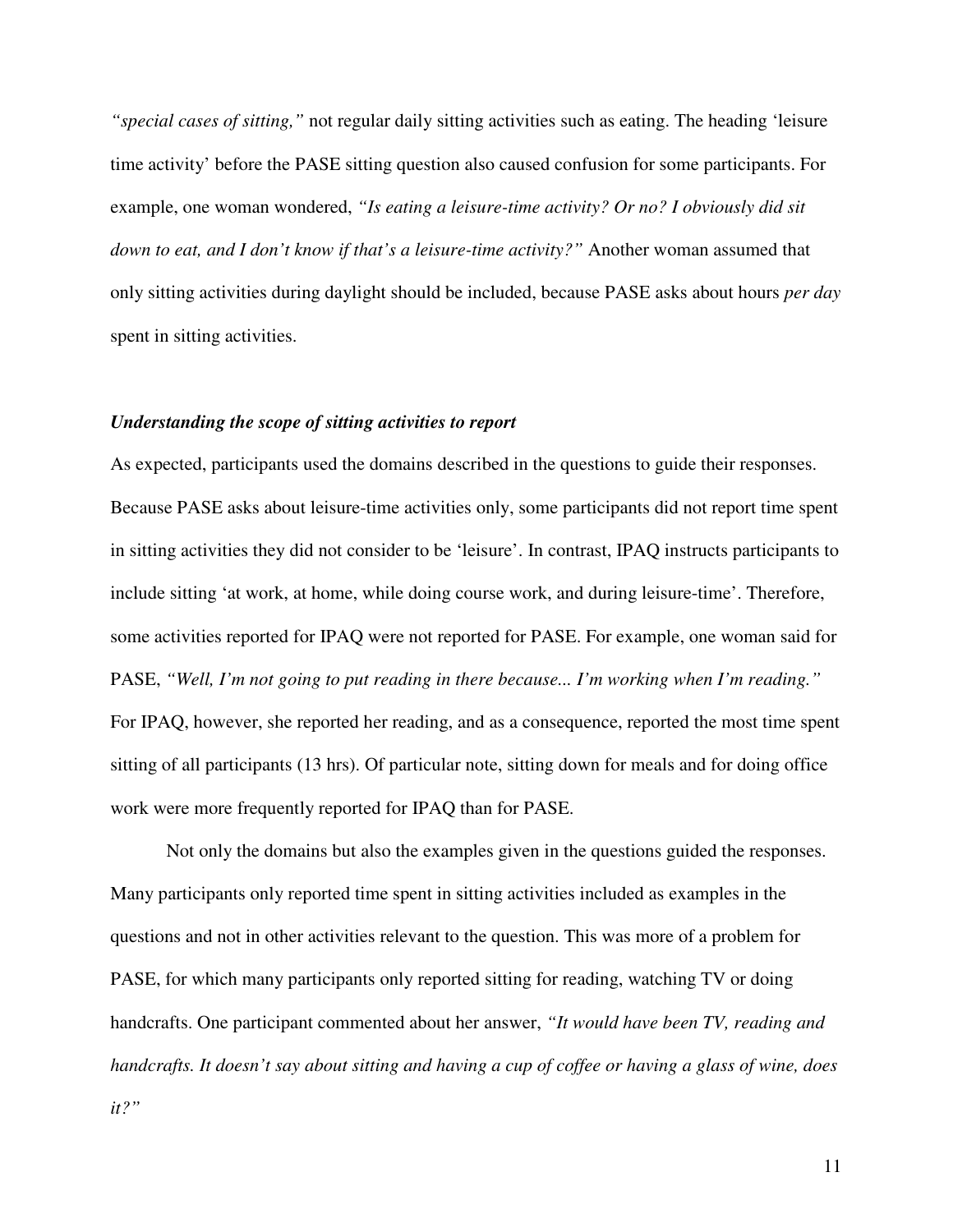Especially for PASE, several participants questioned whether activities that were

mentioned as examples but that did not always involve sitting should be included. A woman said, *"I like to study in bed. Do you call that sitting down? Would that [question] include sleeping? If I lie down and read, it would be sitting."* Activities done while lying down, including sleeping, resting, and reading in bed, were more often reported for IPAQ than for PASE. A likely explanation is that IPAQ includes as an example lying down to watch TV, while PASE does not. Participants may have inferred from IPAQ's instructions that lying down to read or rest also counted towards time spent sitting.

After completing each question, participants were asked whether they had sat to do any activities in the last week that they had not included in their answer and if so, why they had not included these activities. A frequently mentioned reason for not including activities was that these were not included in the question. For example, for IPAQ, one man said, *"I haven't included sitting in the car, driving places, [as]...it doesn't mention that;...on an average day I probably spend 30 minutes riding in the car."* For PASE, a few participants said they had not considered other leisure-time sitting activities than the ones mentioned in the question. One man said, for example, *"Computer, book club, friends: so yes there are quite a few other activities that I haven't thought of…."* Other leisure-time activities that participants had done, but did not report, included social activities, such as talking on the phone, visiting with friends or family, and going to the theatre or to a football match. Reasons given for not reporting time spent in these activities were that the activity was not regularly done (e.g., going to the theatre), the activity also involved getting up and moving around (e.g., playing bridge), or the activity was not considered to be important for a participant (e.g., attending a meeting). Although only a few participants included time spent sitting during transport in their answer, the number of participants mentioning that they had not included the time spent sitting in transport when probed was also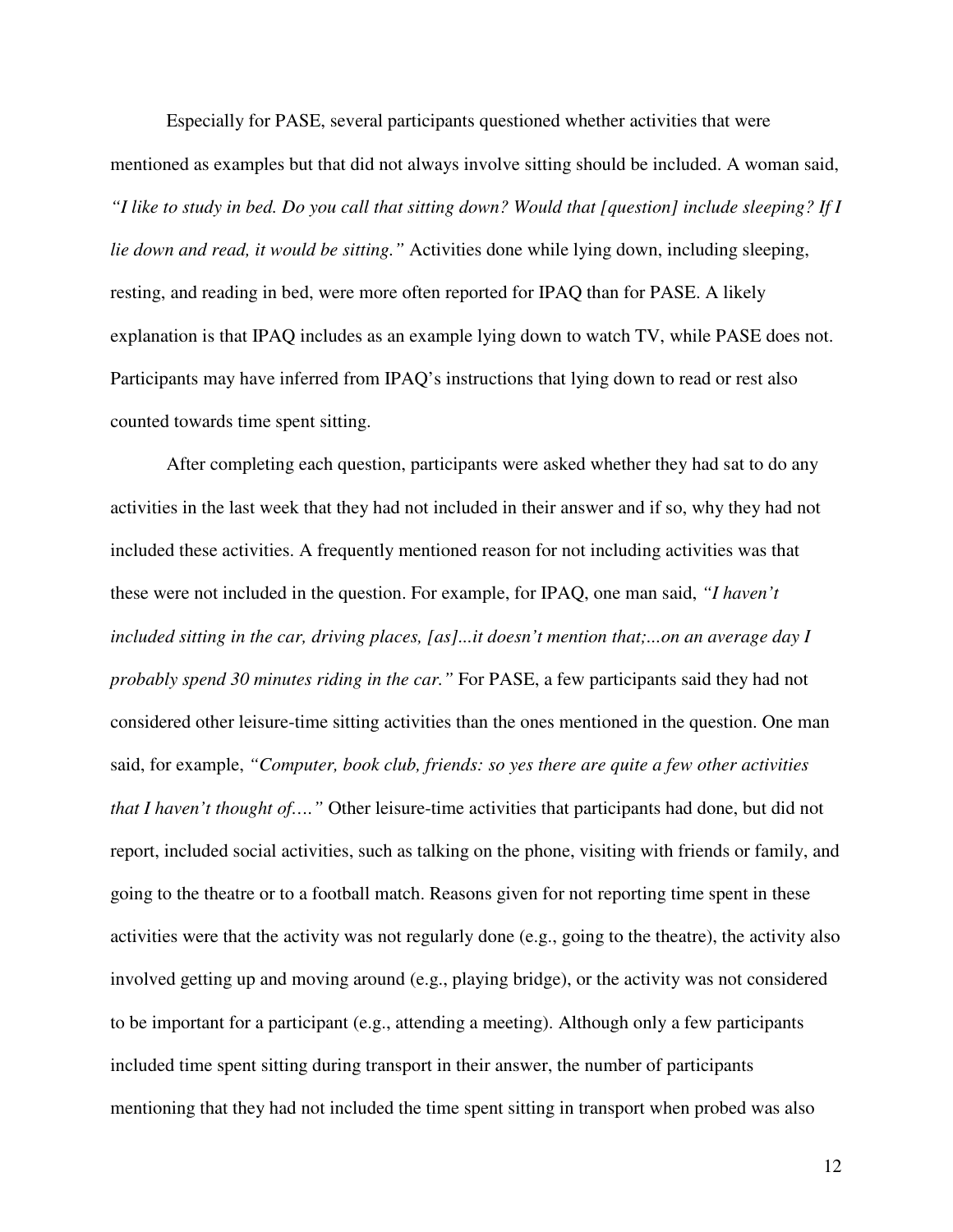small.

#### *Understanding the timeframe of sitting activities to report*

Although both surveys ask about sitting activities in the last 7 days, most participants did not limit their responses to activities in this timeframe. Instead, using words like *"usually," "routine"* and *"habit,"* they tended to report activities they did as part of daily life. One participant explained why he did not think about the previous week in particular by saying, *"Because I do it every day: every day I do watch the news and things like that."* 

#### **Formulation of a response**

#### *Formulation of a response to sitting frequency*

The frequency of sitting was assessed in PASE only. Participants easily responded to the PASE question about how often they sat down for leisure-time activities in the last 7 days. With sitting considered part of daily life, almost all participants selected 'often (5-7 days).' One woman said, *"I can't imagine that I consider sitting down sometimes [3-4 days] or never, people do sit often."*

#### *Formulation of a response to sitting duration*

Recalling time spent sitting was challenging for most participants. Many participants reported that, because sitting happened throughout the day, it was difficult to recall and sum. One participant said, *"It's fragmented time rather than a block of time in which you are doing an activity: it's much harder to add up."* Participants used a range of strategies to compute time spent sitting. While there was some overlap in strategies used for IPAQ and PASE, some strategies were questionnaire-specific, and a wider range of strategies was used for IPAQ than for PASE (Table 3).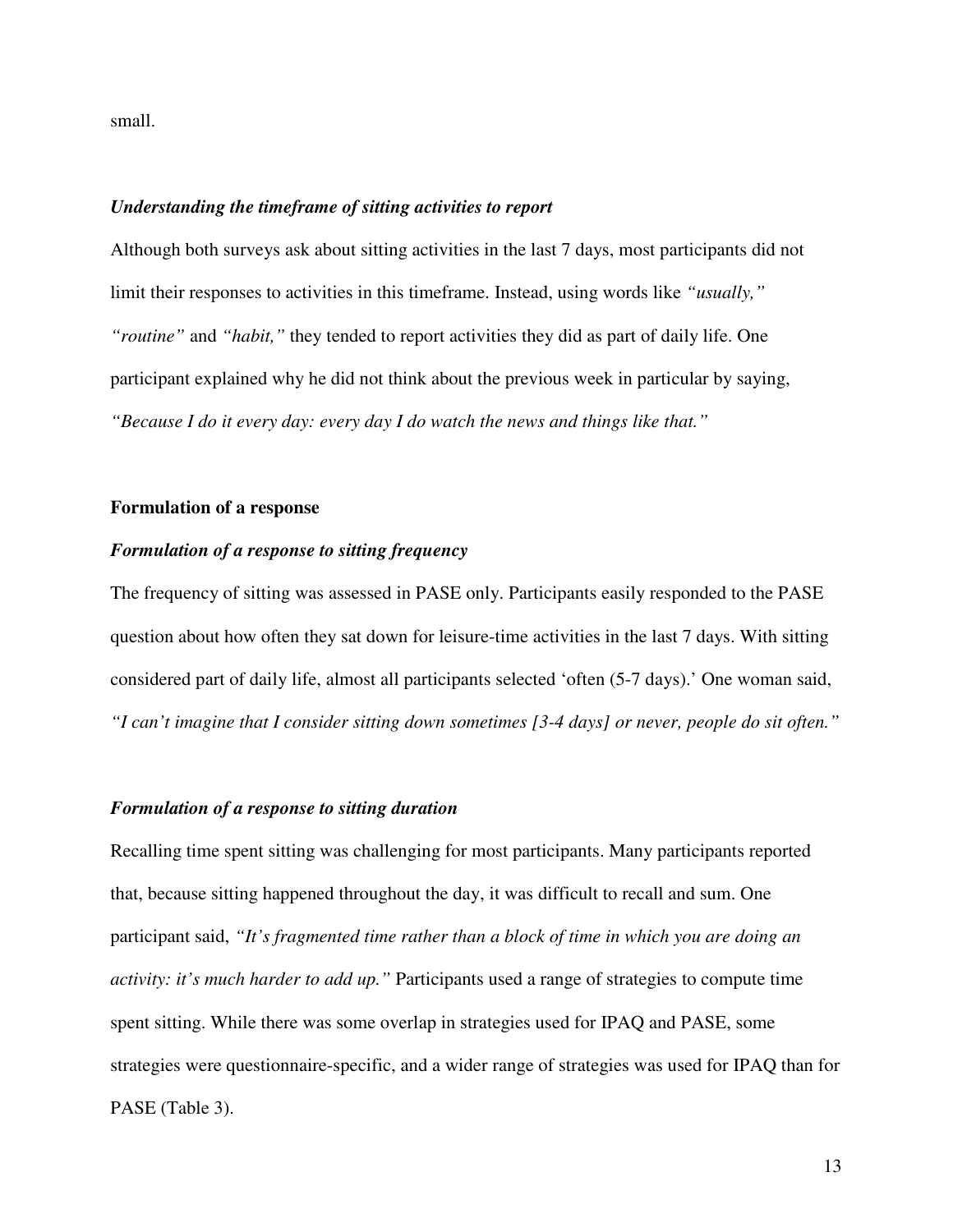A frequently used strategy for PASE was selecting the response option that included the minimum time usually spent sitting on a usual day, not specifically during the previous week as stated in the sitting-time questions. One woman who chose the option '> 4 hrs/day' said, *"4 hours is very little…I would on the whole do 5 hours at night alone, and more often than not in the day time I'm sitting down."* This strategy was most often used by participants who reported sitting '> 4 hrs/day', although a few participants used this strategy to select other response categories (i.e., 1-2 hrs or 2-4 hrs). Another common strategy for PASE was summing the time spent doing specific, habitual sitting activities on a usual day.

Summing the time spent doing specific sitting activities on a usual day was the most frequently used strategy for responding to the open-ended IPAQ question. For example, one woman said, *"I'm going to think about a typical day. So, I probably watched TV for about a couple of hours a day, and then I read for at least 2 hours, so that's 4. Then sitting down, having a meal or having a cup of tea or similar, that would be about 5."* Another common strategy for IPAQ was determining the proportion of a usual day spent sitting. For example, one man said, *"A day for me is probably approximately 14 hours and you spend half of that time on your feet and half of that time sitting."* A few people subtracted time in other activities from 24 hours, to arrive at their time spent sitting on a usual day. One man explained, *"Twenty-four hours in a day, I am sleeping from about 11 to about 5, so that is about 6 hours gone; 18 hours left of the day, I am doing about 3 of exercise, would you believe I spend 12 hours a day sitting down?*"

When schedules were not consistent across days, participants reported difficulties with calculating sitting time for one day. This was more of a problem for IPAQ because participants were asked to report time spent sitting on *a* week day*,* although some participants reported this problem for PASE as well. For example, after reading the PASE sitting question one woman said, *"This is where it's going to be a problem, if it's per day, because one day it was from 10 to 4, the*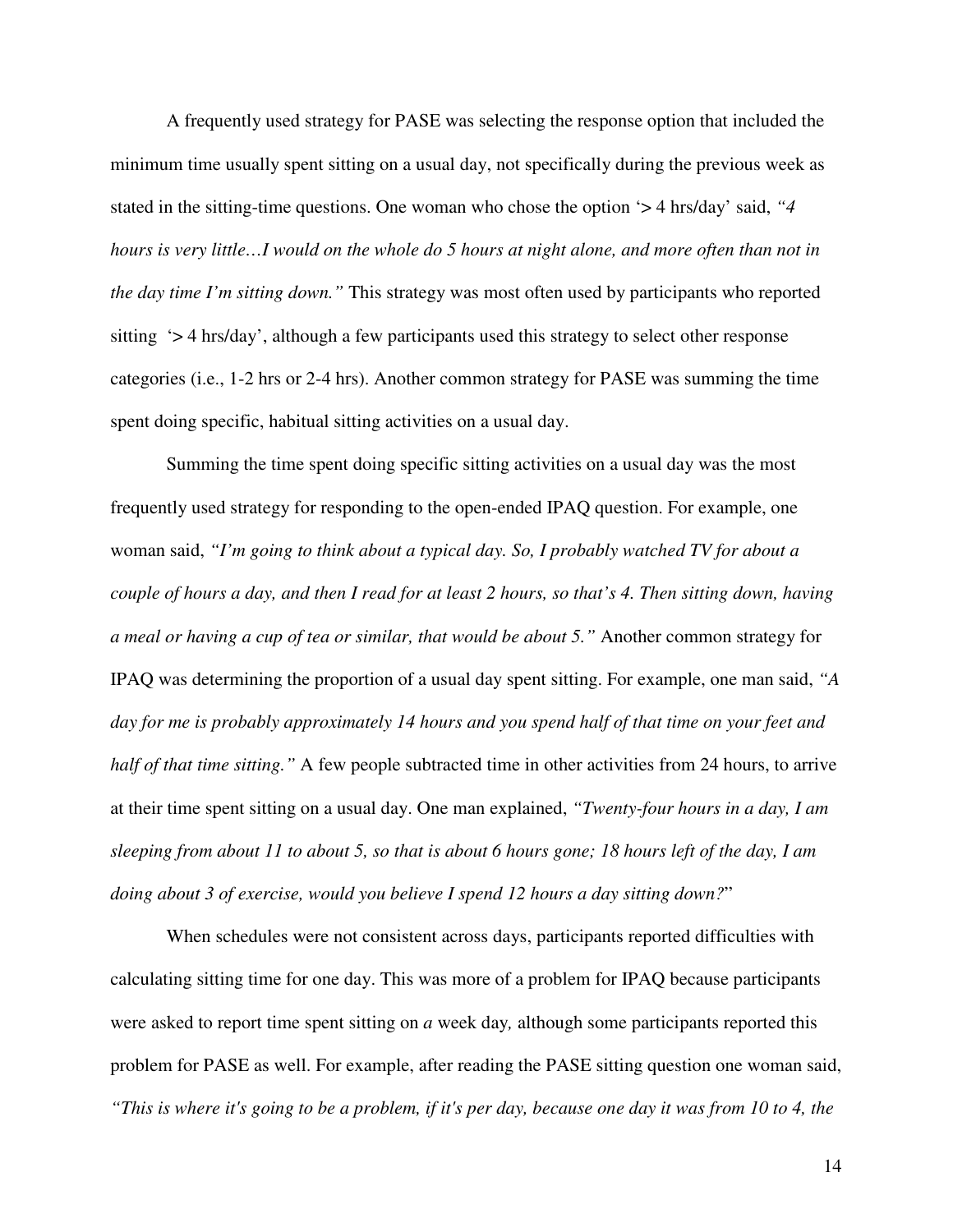*other days it's less than an hour. So what do I do?"* She decided to sum her sitting time in the last 7 days and divide this by 7 to calculate an average daily sitting time. In contrast, most participants who calculated averages for PASE did so with a usual week in mind rather than the last 7 days. Likewise, for IPAQ only a few participants computed average sitting time in the last 7 days. Of these participants, only one reported average sitting time across the 5 weekdays (the questionnaire specifically asks about weekday sitting); the others averaged across 7 days. Other participants who reported sitting activities in the previous week solved the problem of differing daily sitting times using other strategies. These included picking a day for which it was easiest to recall sitting time, reporting sitting time for the 'most usual' day, or reporting sitting time for the day that they sat the most.

Participants used more complicated cognitive processes for determining sitting time for IPAQ than for PASE. This is illustrated by the need of some participants to use a combination of strategies for formulating a response to the IPAQ question, which was not evident for responding to the PASE questions. For example, one man reported:

*"I'd sit to read the paper for an hour each day. I'd sit and read a book for 3 hours, so that makes 4 hours, and I sit and have a meal, so that's another, I suppose, 20 minutes, 3 times a day. So that's up to about 5 hours. Yeah, I would guess 5 hours, but I'm not terribly confident of that because I'm awake for 17 hours a day, and I'm not adding up to anything near 17. I mean, if I do it the other way around, 17 hours minus my vigorous and moderate activities I'd be sitting for 14 hours a day, but I can't remember sitting 14 hours a day. I can think of sitting for 5 hours. So I've got 14 hours to account for, so it's somewhere between 5 and 14 hours. I really find that a pretty difficult question to answer. I can only guess that it would be 7 hours a day, it might be 12."*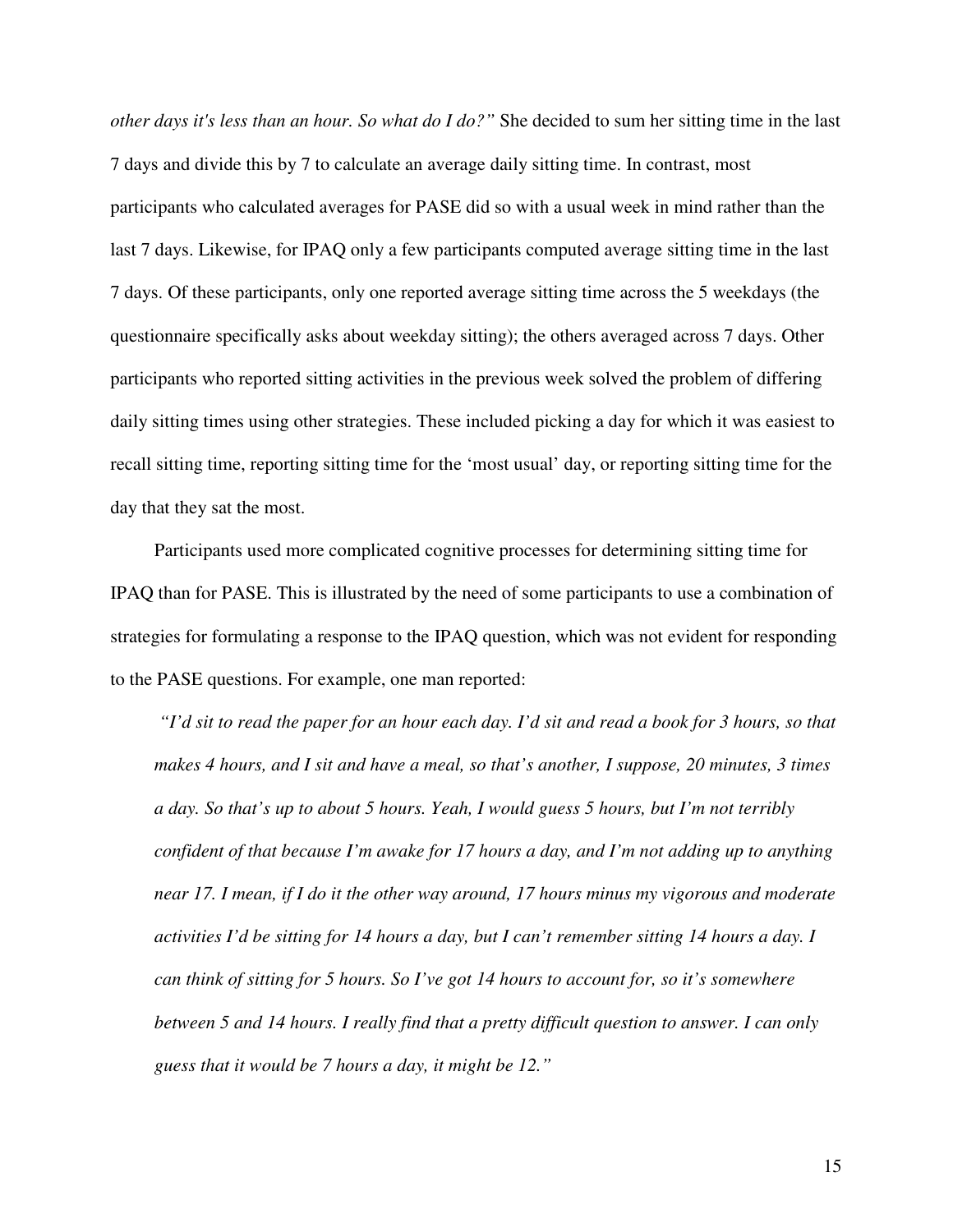Given the difficult cognitive processes required to respond to sitting questions, a number of participants guessed the time they spent sitting, particularly for IPAQ. For example, one woman said, *"…say 5 hours a day – 6? It's hard to say*.*"* Several participants indicated that the IPAQ question was too difficult to answer. One man said, *"That's a very, very hard question. Look, I'm going to have to pull the pin on this one and say I don't know. I'd love to read some of the answers that some people give to that because that would be hilarious. I couldn't even work out a formula so I could come up with an answer on that one.*"

#### **Mapping of a response to response options**

Once participants had formulated their responses, few had difficulties mapping their response to pre-specified response options. However, because their daily sitting time was near the upper limit of one response option and the lower limit of another, two men circled two response options for the PASE question that asked about daily time spent sitting (one circled 1-2 hrs/day and 2-4 hrs/day, and the other circled 2-4 hrs/day and >4 hrs/day). One woman asked if she could write down a range of daily sitting times for IPAQ.

#### **DISCUSSION**

Older adults typically spend much of their day sitting down [10]. Given the growing body of evidence on the ill-effects of too much sitting [3,4], it is important to include questions about sitting time in population surveillance of PA and epidemiological studies on sedentary behavior and health [1,5]. In this qualitative study, we document the cognitive processes used by a sample of older adults to respond to two widely used sitting-time questions. The results suggest that the ways that individual older adults answer sitting-time questions vary depending on (1) their understanding of the question, particularly the scope of the activities to be included and the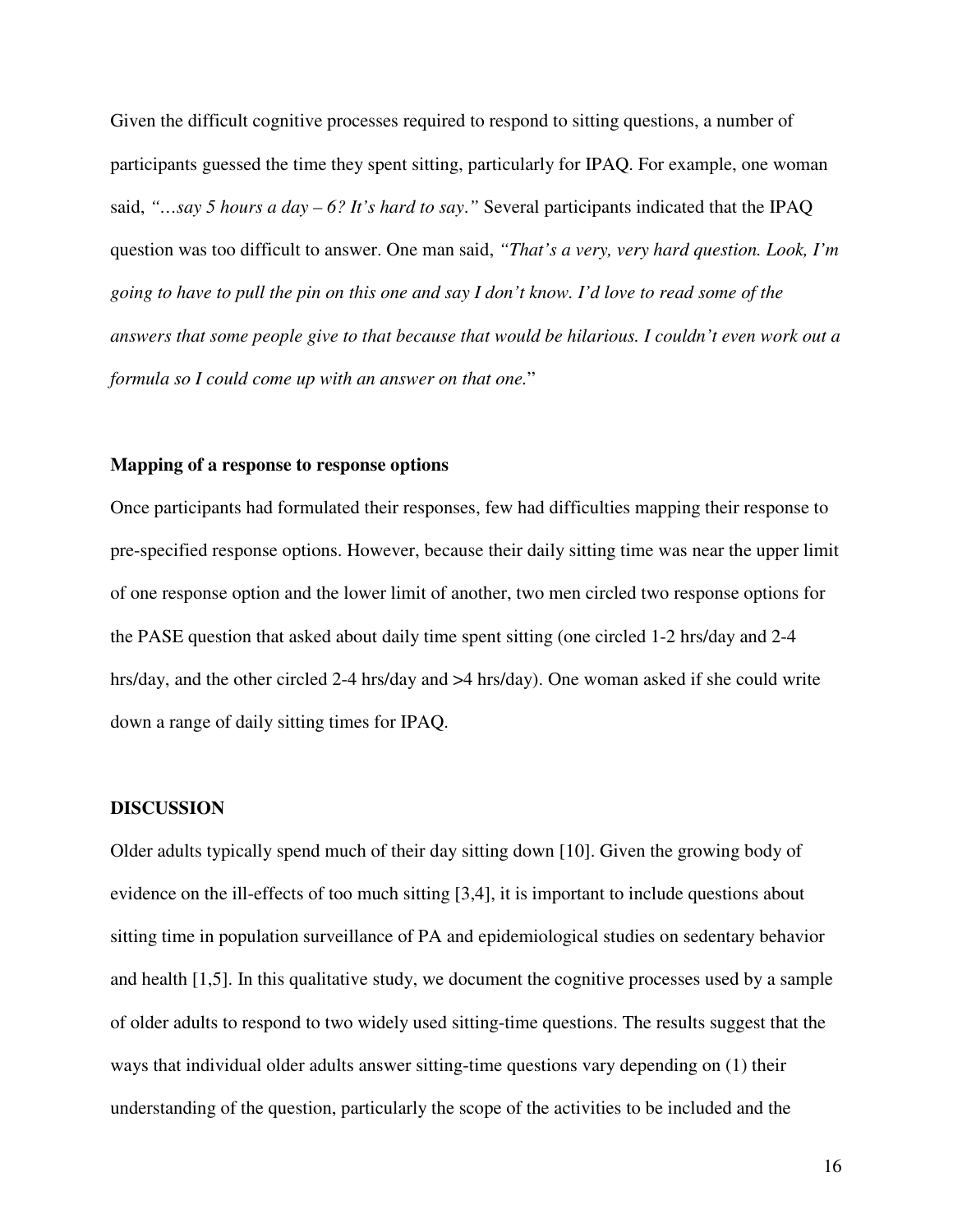timeframe to be considered; and (2) the strategies they employ to compute time spent sitting on a daily basis.

#### **Understanding the scope of sitting activities to report**

Participants' perception of the scope of activities to include in their responses was largely guided by the examples provided. Many participants only reported activities indicated in the examples. This tendency was also observed in cognitive testing of another PA questionnaire in middle-aged US adults; some participants in that study considered the list of examples to be exclusive, rather than suggestive of activities to be included [26]. The complexity of the cognitive processing was decreased in that study by adding more varied examples to some questions and converting questions with many examples into multiple questions with fewer examples [26]. Although splitting questions could be a good strategy for obtaining more accurate information, short questionnaires are preferred for surveillance [20]. An option that may improve comprehensibility but would not affect the length of the questionnaire would be to add examples of sitting activities that are more relevant for older people, as was done in a Swedish study [22]. Additional qualitative research could determine appropriate activities to include.

Participants expressed difficulties conceptualizing 'sitting leisure activities'. This problem became more apparent for PASE than for IPAQ, probably because PASE exclusively asks about leisure-time sitting, whereas IPAQ also assesses other domains. Particularly for PASE, participants were unsure whether to include sitting while eating, resting/napping or driving, as these activities could be considered leisure-time activities, but were not included in the examples. Thus, some participants reported these activities while others did not.

Participants' perceptions of the scope of the activities to include also depended upon the domains from which the examples came. Neither questionnaire explicitly mentions transport or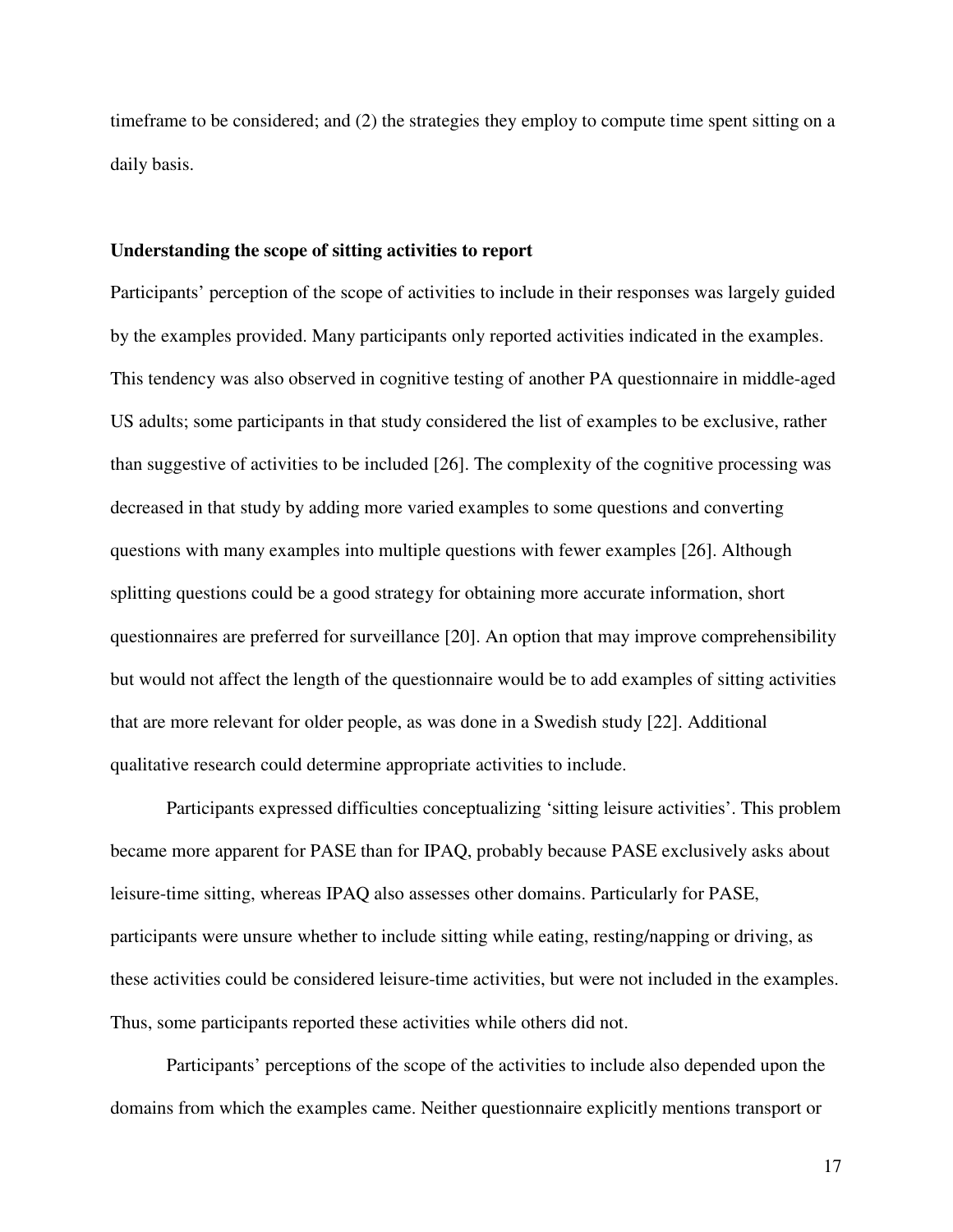work as domains. Consequently, some participants reported, for example, transport-related sitting because they considered such sitting within the leisure-time domain, while others did not report this activity, as they did not consider it within the domains explicitly stated in the question. These findings suggest that respondents' understanding of the range of activities they are expected to report could be improved if they were given examples that reflect the full range of sitting activities in each domain. The results of this study further indicate that transport-related sitting is not an activity that people naturally consider in responding to questions about sitting activities. If respondents are expected to include transport-related sitting in their answers, they should be informed to do so. Clarifying domains and adding appropriate examples are likely to improve the accuracy of the responses, but further research is needed to evaluate the impact of doing so.

#### **Understanding the timeframe of sitting activities to report**

Both IPAQ and PASE ask about sitting on a day in the last 7 days, with IPAQ specifying 'a weekday'. However, the majority of participants reported sitting for a usual day, or averaged sitting time across days in a usual week. Because many participants indicated that sitting time did not vary much across days or weeks, it was likely easier for them to recall their usual activities than to recall specific activities in the past 7 days that may not have been part of their usual week.

The issue of asking about a 'usual' or 'typical' week instead of the 'last 7 days' or 'last week' has been debated in physical activity epidemiology. For example, in the original 12 country validation study of IPAQ with predominately middle-aged adults, participants experienced difficulties with the interpretation of a usual week, and therefore, the use of the 'last 7 days' was recommended [20]. This is in line with earlier thinking in this field, which suggested that recall of actual PA participation during a set period (e.g. last 7 days) may provide more accurate estimates than recall of usual PA participation [27]. Our results suggest that this finding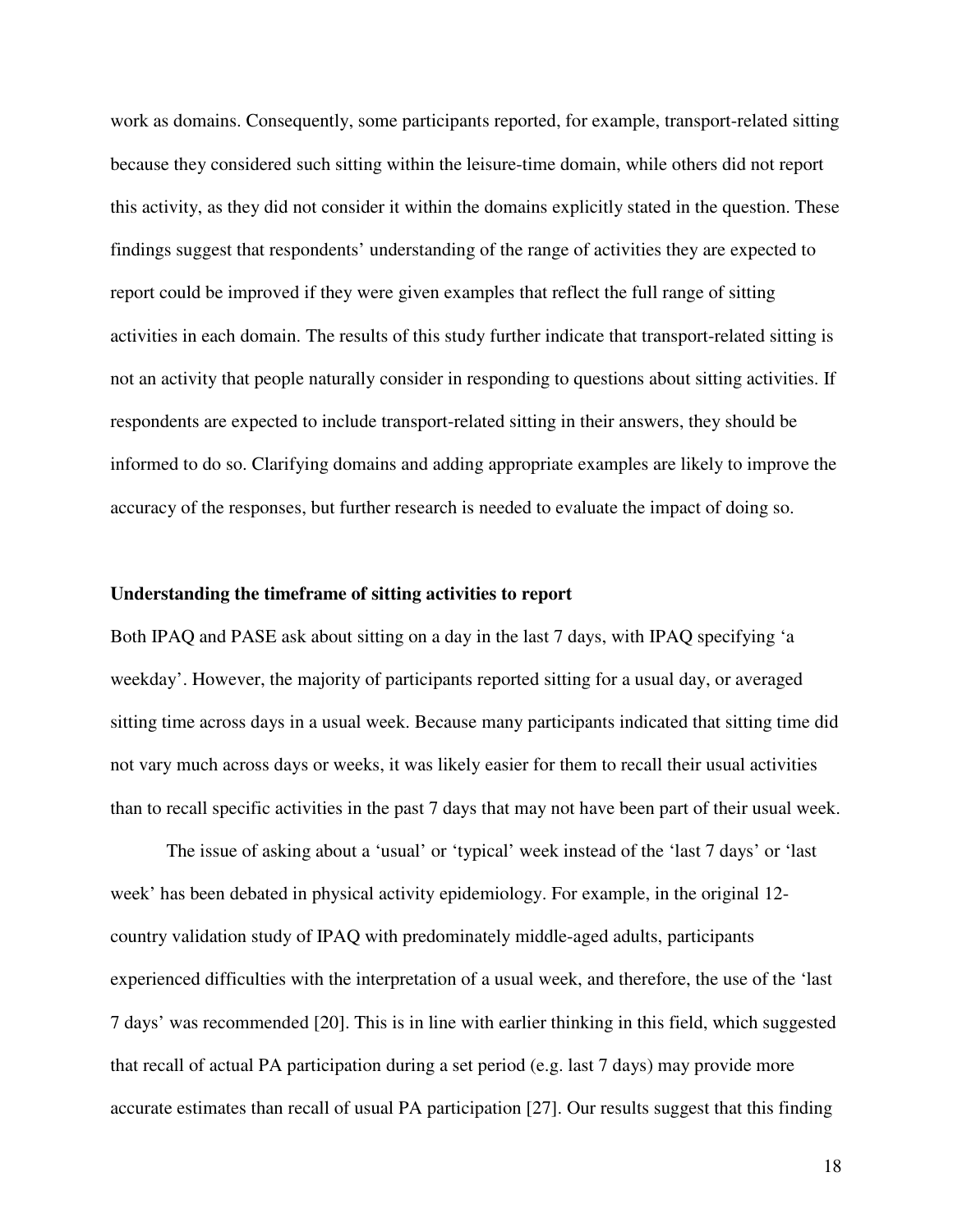may not be applicable to recall of sitting time.

#### **Formulation of a response to sitting duration**

Participants did not only have problems with reporting sitting in the past 7 days, but also with selecting a day. In the absence of instructions on how to select 'a day', participants choose one or another of various logically justifiable strategies, including choosing a day at random, selecting the day with the least sitting time, and choosing the day with the most sitting time. Estimates of sitting time, of course, varied, depending on the strategy chosen.

Similarly, since neither questionnaire suggests a strategy for calculating hours spent sitting during a day, participants used a variety of strategies, which also affected the estimates of sitting time. Participants found this step more challenging for IPAQ than for PASE, given its open-ended response format. This was particularly the case if their sitting time varied from day to day. Our overall impression was that it might be easier if participants were asked to report on a specific day, such as 'the total time spent sitting last Wednesday', as is used for the phoneadministered IPAQ when respondents cannot answer the sitting question because their sitting times varied between days [20]. Another option would be to ask about time spent sitting 'yesterday' as respondents may find it easier to recall what they did in the last 24 hours than to recall the activities of any earlier day. These options do not overcome the problem of accurately assessing weekly sitting time if activities vary from day to day, but the suggested strategies may help respondents to focus on sitting in the last 7 days.

In general, participants found PASE's closed format easier to use, and consequently, the strategies used to formulate a response were more consistent across participants for PASE than for IPAQ. It may therefore be beneficial to use a closed format to assess sitting time in older adults, as PASE does, but to provide a greater selection of response options from which to chose,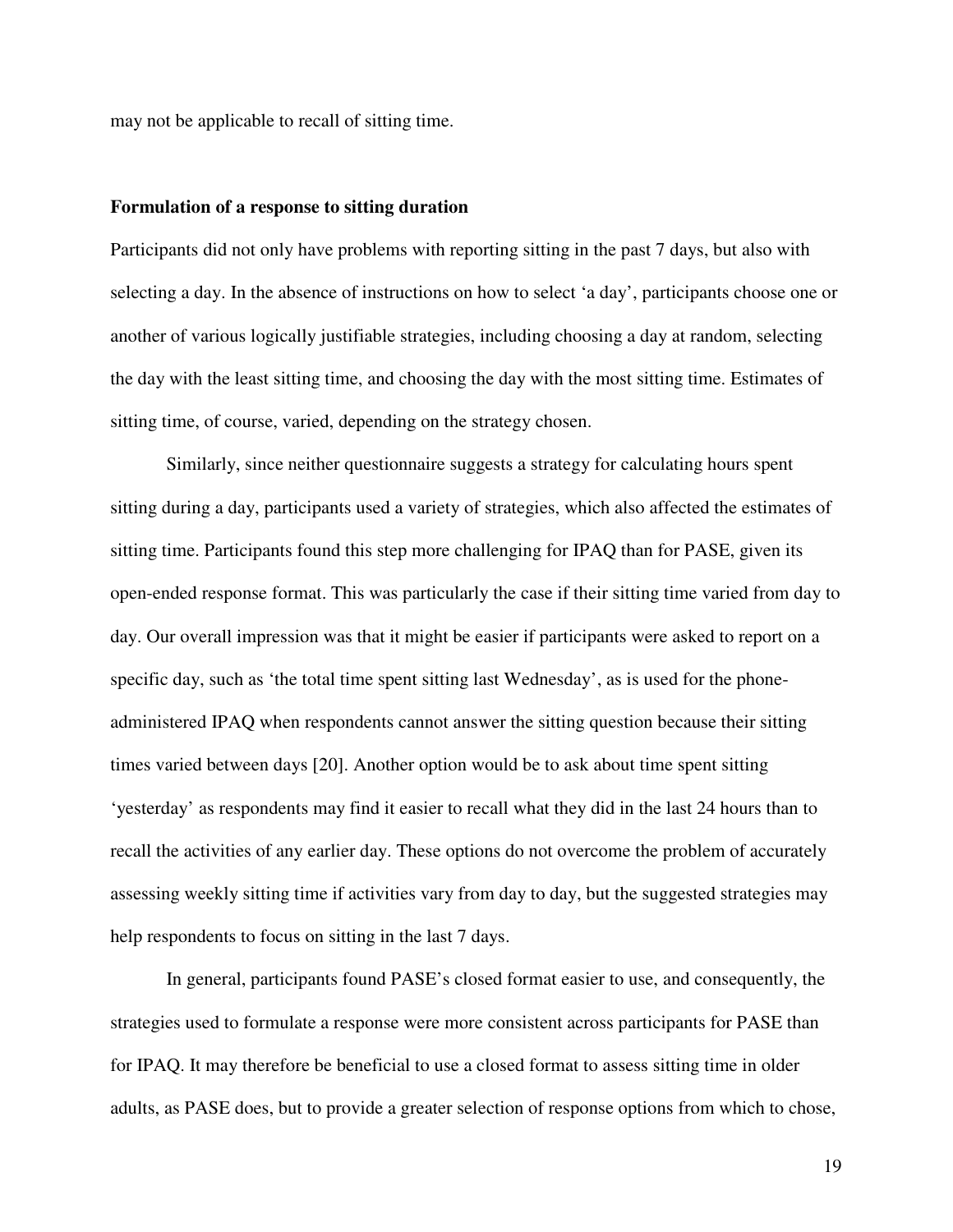starting with 0-2 hours, and progressing in 2-hour increments, up to a response option of >12 hours. Such an approach could decrease the time and the cognitive processing needed to complete the sitting question. Regardless of the format used, instructions should be added to give guidance in selecting a day and calculating time spent sitting, in an effort to ensure the biases in the estimates are consistently in the same direction.

#### **Limitations and strengths**

It is usually not possible to generalize the findings of cognitive interviews to the general population because of sampling issues [12]. Although participants for this study were purposefully selected, the generalizability of the findings may be limited, because participants were generally well educated, cognitively healthy, and reported good overall health. Because education levels could influence questionnaire comprehension [14], future studies may want to target less educated people, in order to get a better understanding of how this population responds to sitting questions. As with all qualitative studies, use of the think-aloud process could have influenced the responses (i.e., reactivity effects). Answering the self-report questions in a face-toface interview, instead of completing the questions on one's own, may also have influenced the responses. Our approach to minimizing this included not providing guidance in how to interpret and respond to the questions and probing after participants had completed the questions. Responding to questions from different questionnaires in one interview may also have affected participant's responses. The questions were therefore completed in random order. It is not likely that the order influenced the responses, as major themes were present in all transcripts.

The large sample size is a strength of this study. In general, sample sizes for studies using cognitive interviews are small, based on the assumption that problems with questionnaires will become apparent in only a small sample [12]. However, not all problems with a questionnaire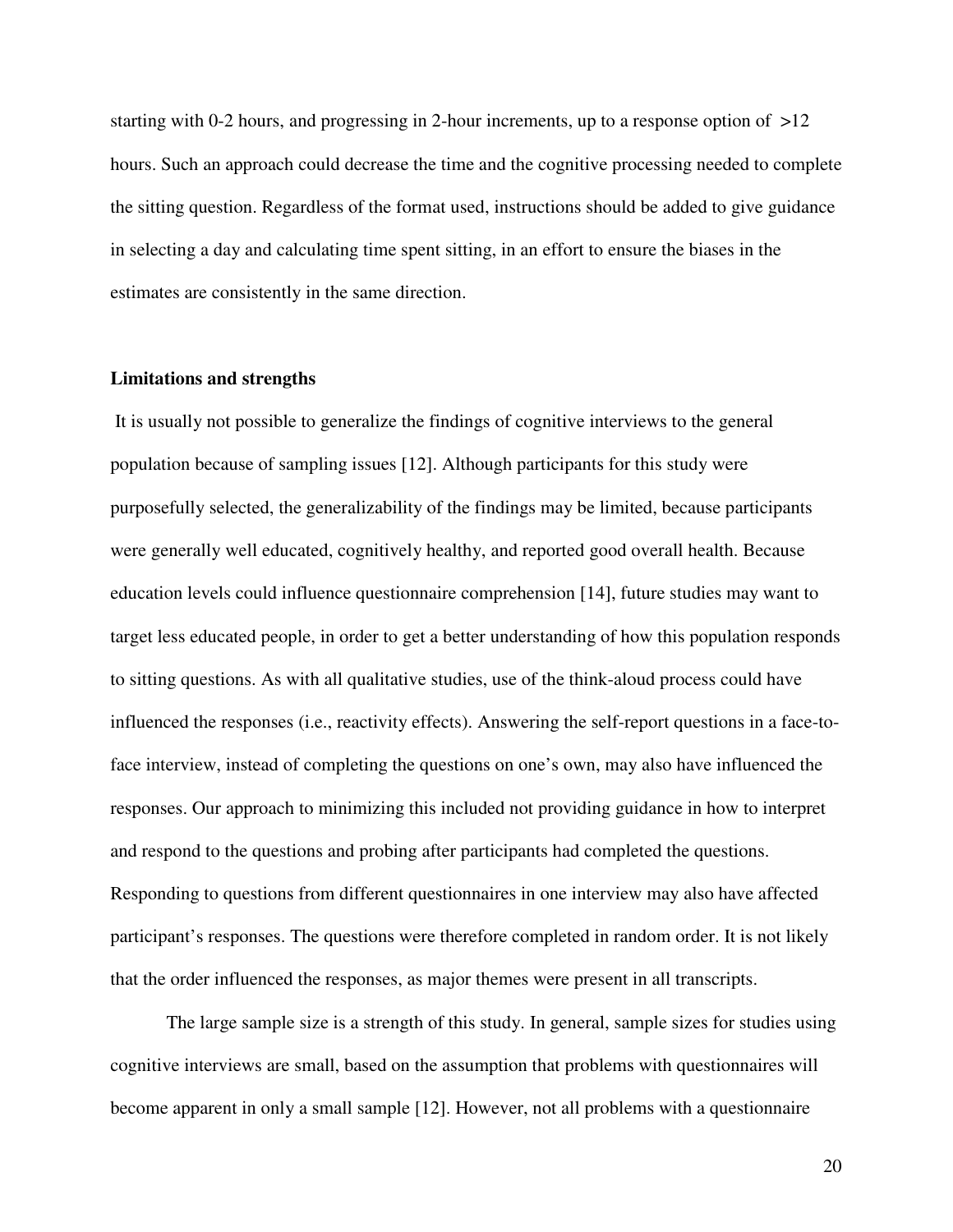may be uncovered in small samples. The findings of Blair et al. show a relationship between sample size and the number of problems with a questionnaire, with the highest number of uncovered problems for a sample size of 50 [14]. They therefore recommend larger sample sizes.

## **Where to from here: continue to use self-report sitting-time measures like the IPAQ and PASE sitting-time questions?**

Self-report data are more vulnerable to bias and measurement error than objective data, and quantitative studies generally report only poor to fair agreement between self-reported and objectively-measured physical activities [6] and sedentary time [28]. A potential explanation by Bauman et al. (2006) for the low validity of self report against objective measures is that questionnaires and objective measures such as accelerometers measure different aspects of physical activity behavior [6]. Bauman et al. state that sedentary time is the least well-measured type of activity [6]. Studies such as the current qualitative study that document how people respond to sitting-time questions are needed to understand what problems are occurring during the process of answering these questions, why these problems are occurring and to offer suggestions for improving these questions.

The findings of the present study may help explain the generally low to moderate agreement between self-reported and objectively-measured sitting time. One explanation could be that objective measures such as accelerometers register all sedentary activities, including brief periods that participants are unlikely to recall for self-report measures. Another explanation could be that while accelerometers register sedentary activities in all domains (e.g., leisure, work, transport), self-report measures often assess sitting time in only some domains (e.g., PASE asks about leisure-time sitting only). Finally, accelerometers register all activities with an intensity under a pre-specified cut-point, which could also include lying down and light intensity standing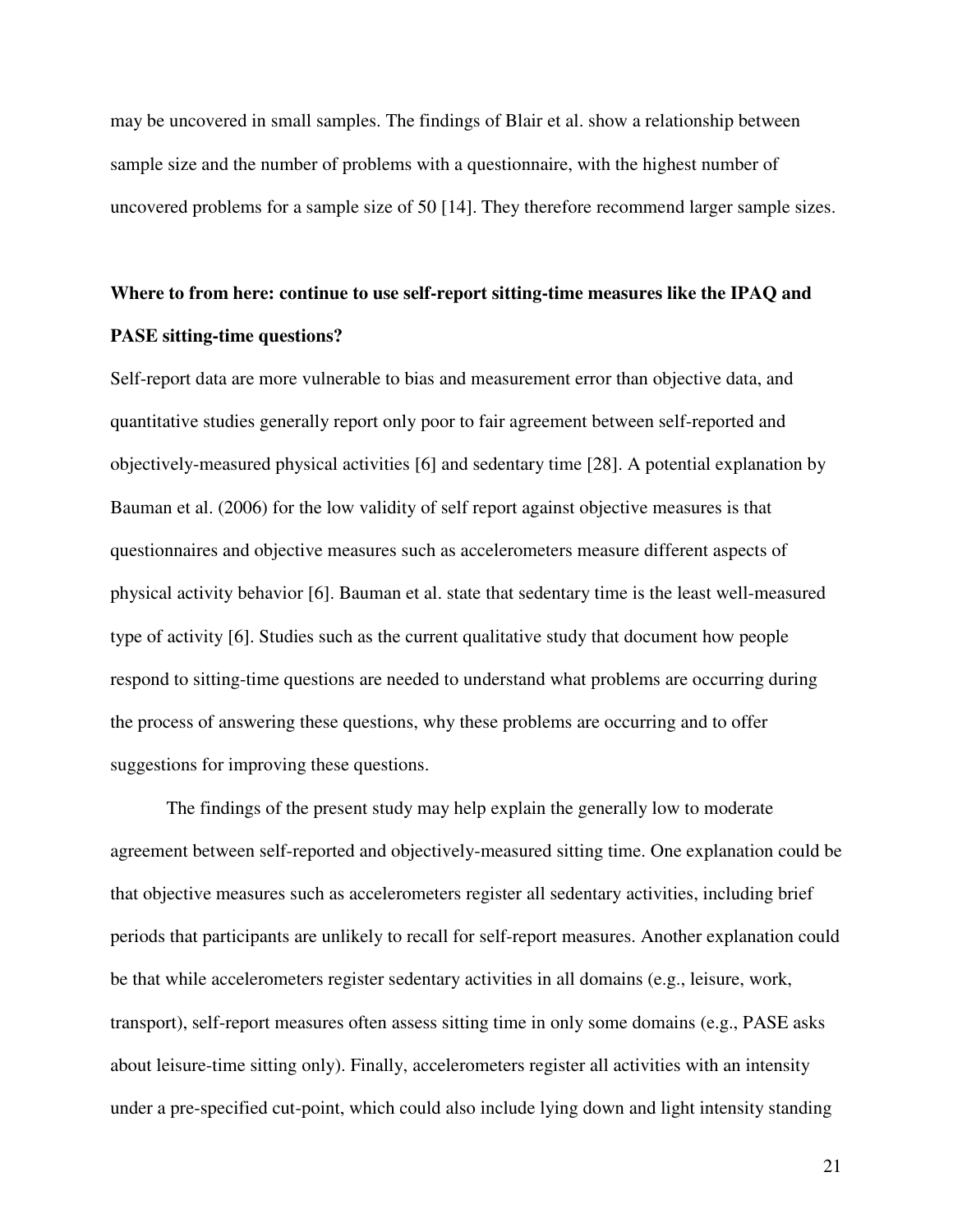activities, whereas self-report questions ask about sitting specifically. Combined use of accelerometers and inclinometers could potentially overcome this problem and, if so, might be a way to obtain more valid sitting-time data.

Although some surveillance studies have started to include objective measures of sitting and PA, it is likely that researchers will continue to use self-report sitting questions. Self-report questions are convenient and inexpensive to use and therefore suitable for large population studies [6]. Furthermore, studies have shown that self-reported sitting time is associated with a range of health outcomes [3,4]. A key recommendation from a recent review on the measurement of sedentary time was for population-based studies to include both self-report measures and device-based measures [28]. Given the frequent use of sitting-time questions in these large studies, it is important to be aware of problems with self-report sitting-time questions and to improve these questions to ensure we collect the most accurate self-report sitting-time data possible. It is critical that researchers be aware that different survey instruments claiming to measure sedentary behavior may not be collecting information on the same activities and in the same domains, which should be taken into account in the interpretation of findings from different studies of sedentary behavior and health.

#### **Conclusion**

To our knowledge, this is the first qualitative study to examine older adults' understanding of sitting-time questions from two questionnaires. The results of the present study can help researchers understand the cognitive processes that older people use to answer sitting-time questions and provide insight into the advantages and disadvantages of the two approaches for assessing sitting time. Although participants were community-dwelling adults aged 65+ years, the cognitive problems they encountered may be similar to those faced by other population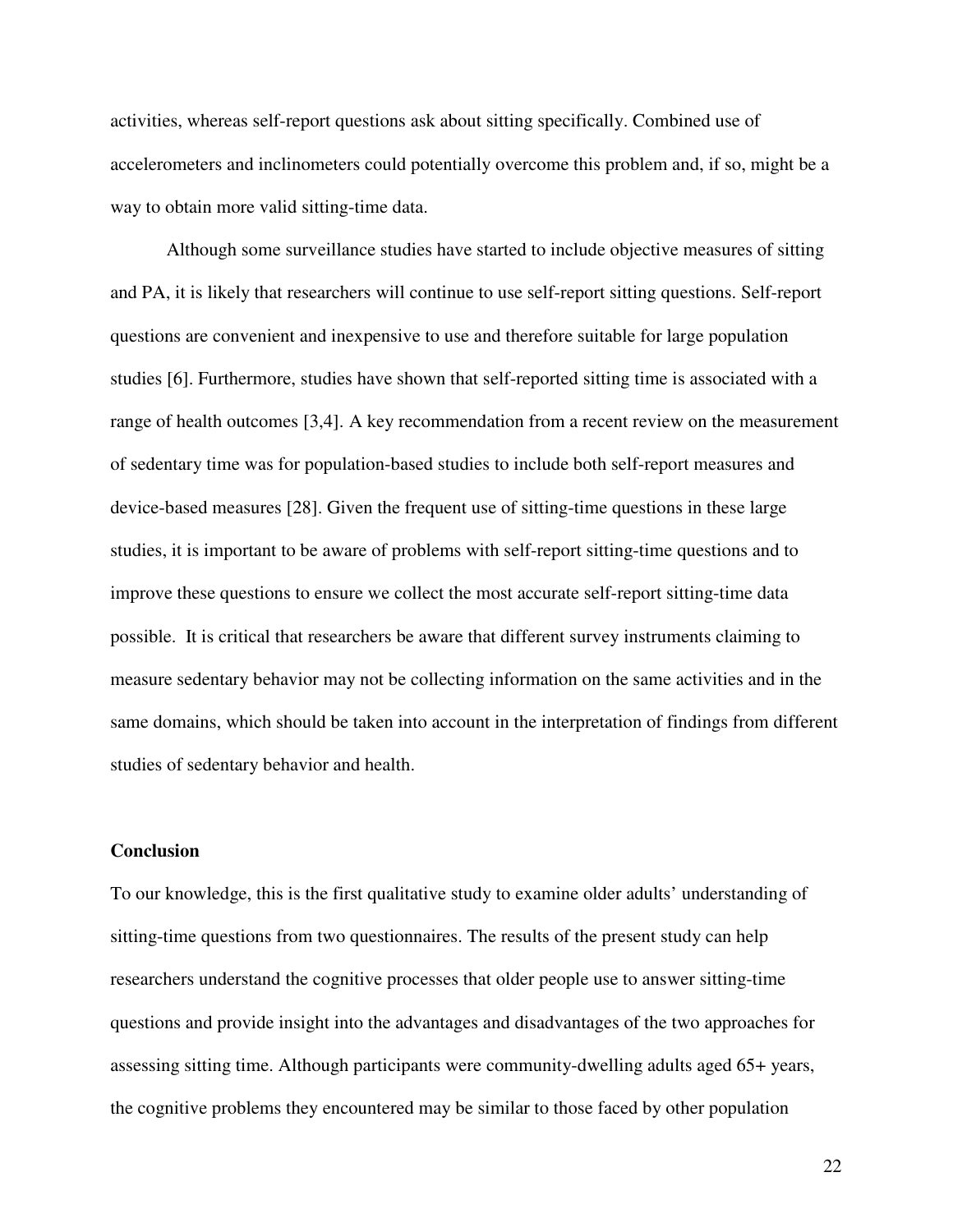groups. Respondents to sitting-time questions may be able to more accurately report on their sitting activities if our recommendations for clarifying the scope of sitting domains, providing examples relevant to older adults and suggesting strategies for formulating responses are incorporated.

This study suggests that older people face challenges when completing self-report sitting questions, which affect the accuracy of the responses. Therefore, our findings suggest that, with the types of questionnaires used in this study, we cannot be confident that we are getting accurate information about sitting time from older adults. Future research should use results from qualitative studies to inform the development and/or adjustment of questions to assess sitting time in older adults. In addition, future quantitative studies should include a criterion measure to assess validity and reliability of these questions.

#### **Declaration of Competing Interests**

The authors declare that they have no competing interests.

#### **Authors' Contributions**

JvU and WJB conceived the study. JvU and KCH developed the study design, interviewed the participants, and analyzed and interpreted the data. KCH developed the data coding and analysis process and JvU drafted the manuscript. RLH participated in conducting the interviews and analyzing and interpreting the data. All authors participated in revising manuscript drafts and in reading and approving the final manuscript.

#### **Acknowledgements**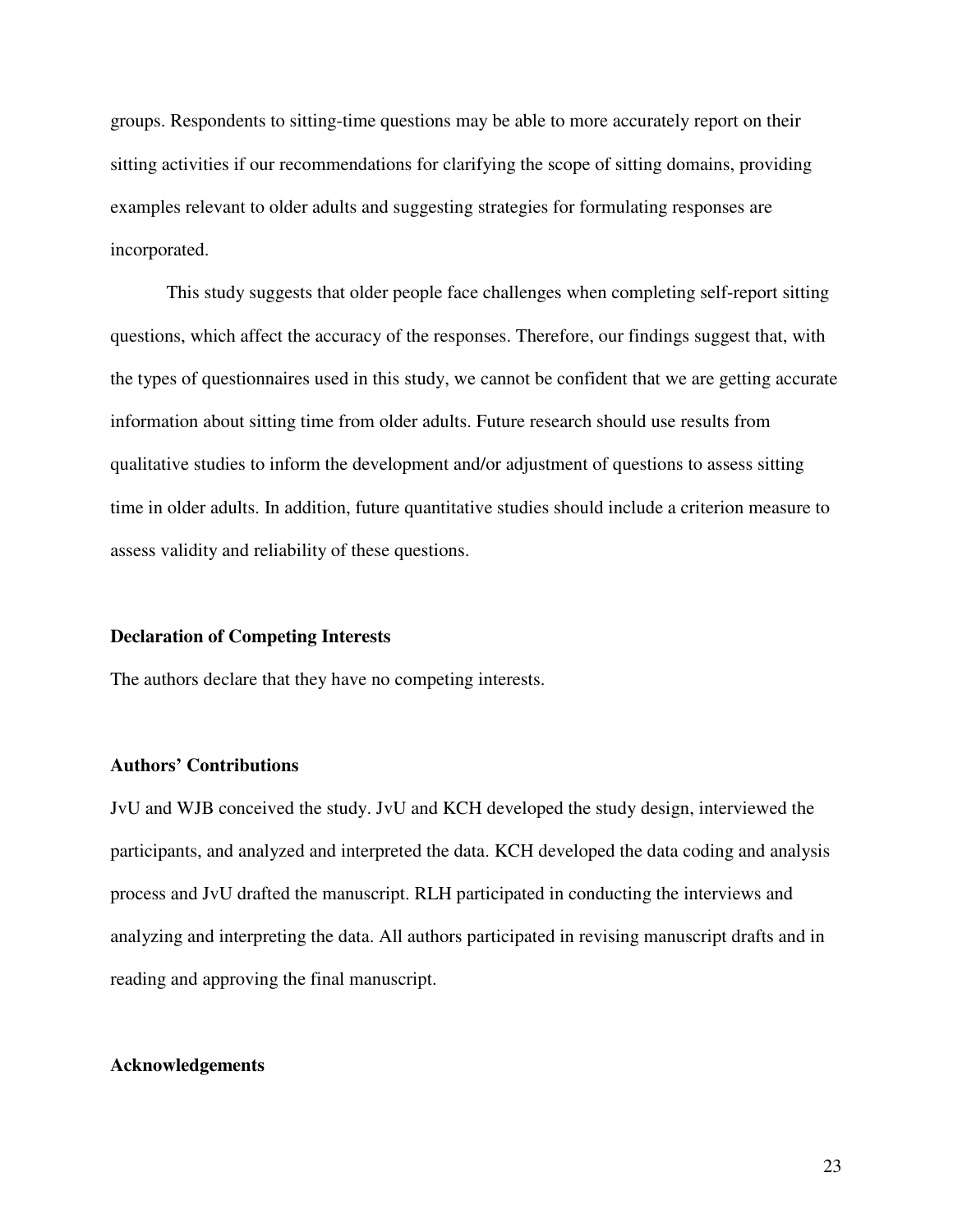We would like to thank the volunteers who provided the data for this study. KCH and JvU were supported by an (Australian) NHMRC program grant in physical activity and health (ID#301200 and ID#569663) at The University of Queensland, School of Human Movement Studies.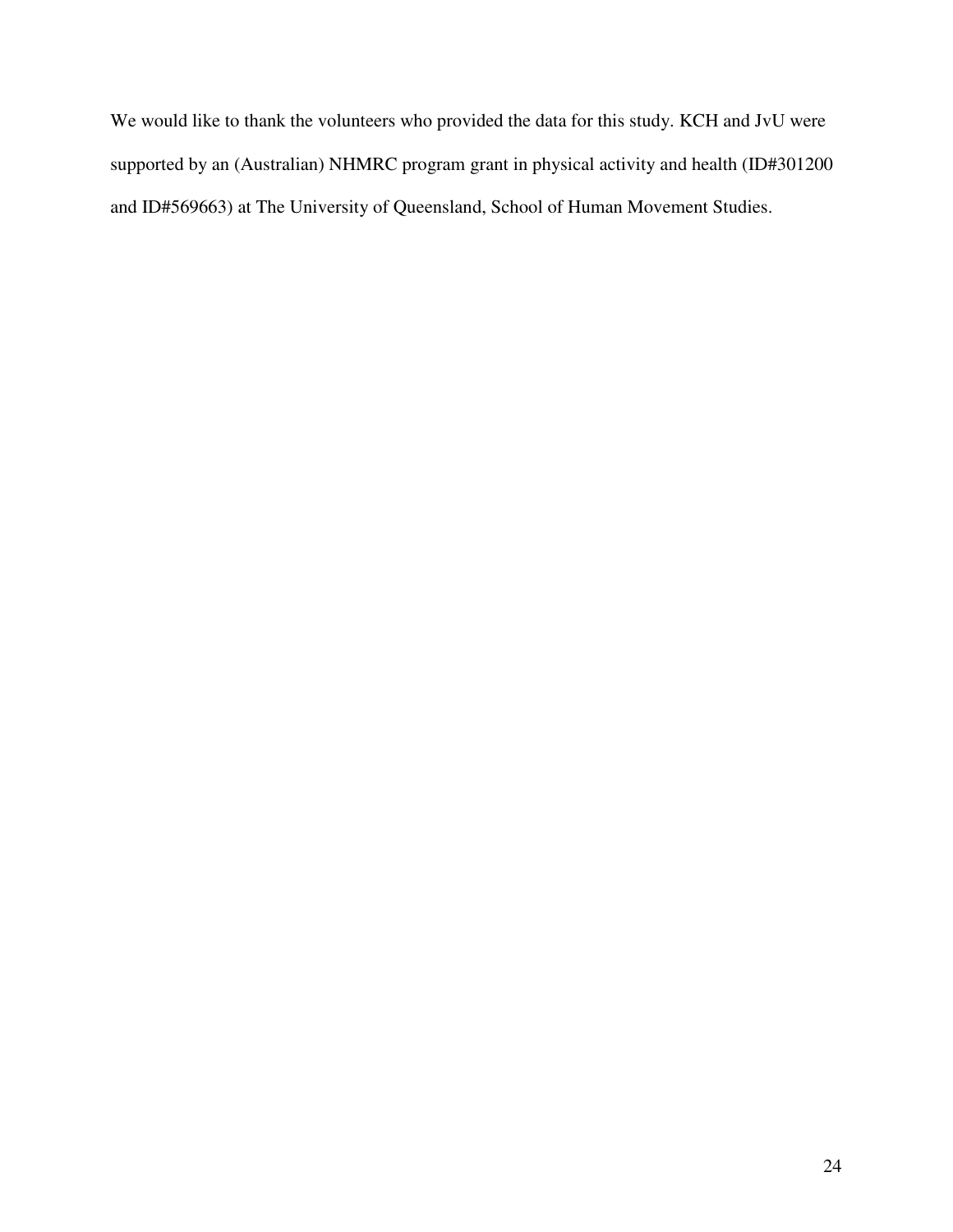#### **Reference List**

- 1. Pate RR, O'Neill JR, Lobelo F: The evolving definition of "sedentary". *Exerc Sport Sci Rev* 2008, 36:173-178.
- 2. Tremblay MS, Colley RC, Saunders TJ, Healy GN, Owen N: Physiological and health implications of a sedentary lifestyle. *Appl Physiol Nutr Metab* 2010, 35:725-740.
- 3. Hamilton MT, Healy G, Dunstan D, Zderic T, Owen N: Too little exercise and too much sitting: Inactivity physiology and the need for new recommendations on sedentary behavior. *Current Cardiovascular Risk Reports* 2008, 2:292-298.
- 4. Owen N, Healy GN, Matthews CE, Dunstan DW: Too much sitting: the population health science of sedentary behavior. *Exerc Sport Sci Rev* 2010, 38:105-113.
- 5. Rosenberg DE, Bull FC, Marshall AL, Sallis JF, Bauman AE: Assessment of sedentary behavior with the International Physical Activity Questionnaire. *J Phys Act Health* 2008, 5 Suppl 1:S30-S44.
- 6. Bauman A, Phongsavan P, Schoeppe S, Owen N: Physical activity measurement--a primer for health promotion. *Promot Educ* 2006, 13:92-103.
- 7. Bauman A, Ford I, Armstrong T: *Trends in population levels of reported physical activity in Australia, 1997, 1999 and 2000.* Canberra; 2001.
- 8. Macera CA, Ham SA, Yore MM, Jones DA, Ainsworth BE, Kimsey CD, Kohl HW, III: Prevalence of physical activity in the United States: Behavioral Risk Factor Surveillance System, 2001. *Prev Chronic Dis* 2005, 2:A17.
- 9. Nelson ME, Rejeski WJ, Blair SN, Duncan PW, Judge JO, King AC, Macera CA, Castaneda-Sceppa C: Physical activity and public health in older adults: recommendation from the American College of Sports Medicine and the American Heart Association. *Med Sci Sports Exerc* 2007, 39:1435-1445.
- 10. Matthews CE, Chen KY, Freedson PS, Buchowski MS, Beech BM, Pate RR, Troiano RP: Amount of time spent in sedentary behaviors in the United States, 2003-2004. *Am J Epidemiol* 2008, 167:875-881.
- 11. Buman MP, Hekler EB, Haskell WL, Pruitt L, Conway TL, Cain KL, Sallis JF, Saelens BE, Frank LD, King AC: Objective light-intensity physical activity associations with rated health in older adults. *Am J Epidemiol* 2010, 172:1155-1165.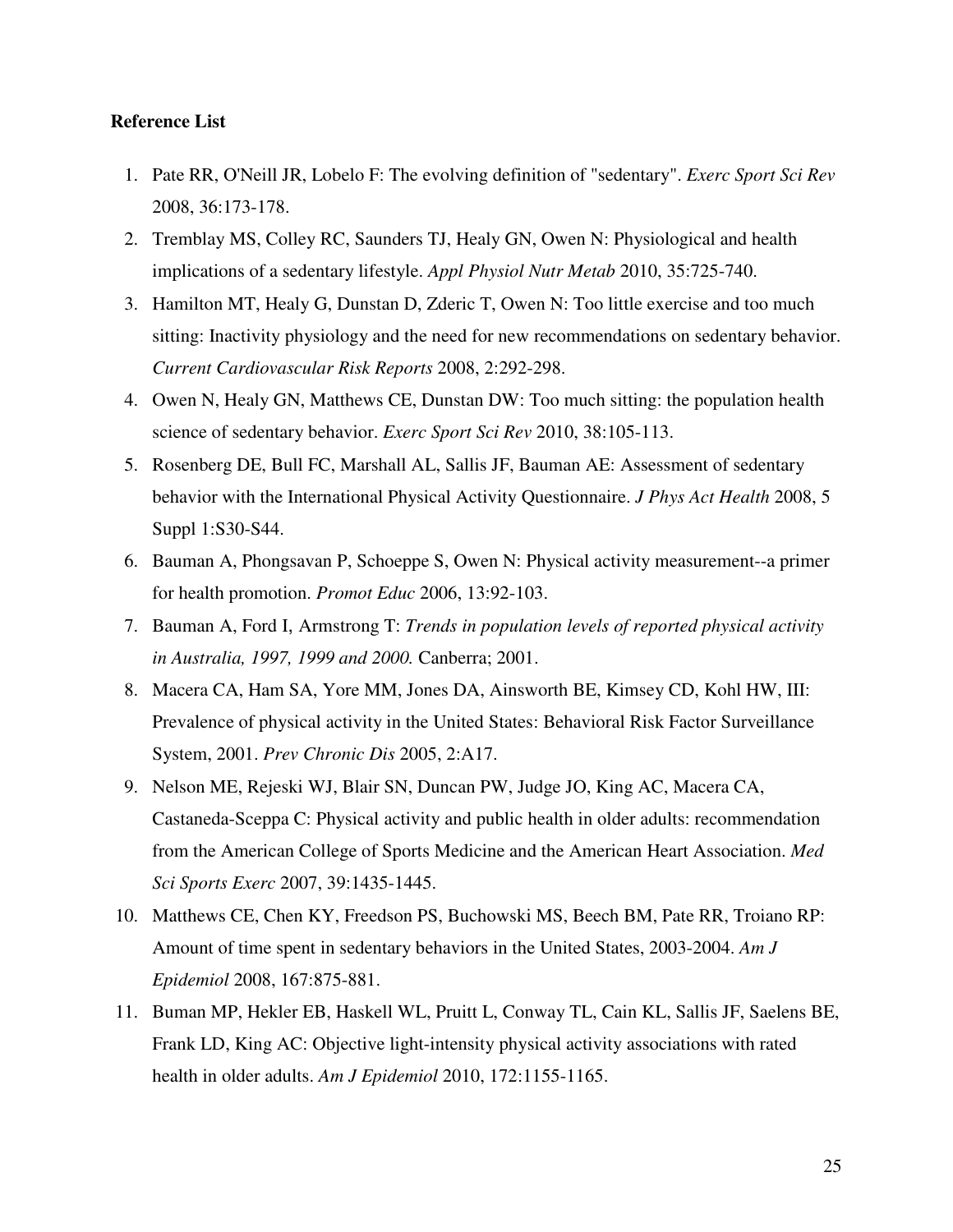- 12. Beatty PC, Willis GB: Research Synthesis: The practice of cognitive interviewing. *Public Opin Q* 2007, 71:287-311.
- 13. Jobe JB, Mingay DJ: Cognitive research improves questionnaires. *Am J Public Health* 1989, 79:1053-1055.
- 14. Blair J, Conrad F, Ackermann A, Claxton G: The effect of sample size on cognitive interview findings. *Proceedings of the American Statistical Association, 2006* 2006.
- 15. Durante R, Ainsworth BE: The recall of physical activity: using a cognitive model of the question-answering process. *Med Sci Sports Exerc* 1996, 28:1282-1291.
- 16. Heesch KC, van Uffelen JG, Hill RL, Brown WJ: What do IPAQ questions mean to older adults? Lessons from cognitive interviews. *Int J Behav Nutr Phys Act* 2010, 7:35.
- 17. Conrad F, Blair J: From impressions to data: Increasing the objectivity of cognitive interviews. *7 April 1996;* Alexandria, VA. 1-10.
- 18. Drennan J: Cognitive interviewing: verbal data in the design and pretesting of questionnaires. *J Adv Nurs* 2003, 42:57-63.
- 19. International Physical Activity Questionnaire (IPAQ). [http://www.ipaq.ki.se]
- 20. Craig CL, Marshall AL, Sjostrom M, Bauman AE, Booth ML, Ainsworth BE, Pratt M, Ekelund U, Yngve A, Sallis JF, Oja P: International physical activity questionnaire: 12 country reliability and validity. *Med Sci Sports Exerc* 2003, 35:1381-1395.
- 21. Kolbe-Alexander TL, Lambert EV, Harkins JB, Ekelund U: Comparison of two methods of measuring physical activity in South African older adults. *J Aging Phys Act* 2006, 14:98- 114.
- 22. Hurtig-Wennlof A, Hagstromer M, Olsson LA: The International Physical Activity Questionnaire modified for the elderly: aspects of validity and feasibility. *Public Health Nutr* 2010, 13:1847-1854.
- 23. Washburn RA, Smith KW, Jette AM, Janney CA: The Physical Activity Scale for the Elderly (PASE): development and evaluation. *J Clin Epidemiol* 1993, 46:153-162.
- 24. Schuit AJ, Schouten EG, Westerterp KR, Saris WH: Validity of the Physical Activity Scale for the Elderly (PASE): according to energy expenditure assessed by the doubly labeled water method. *J Clin Epidemiol* 1997, 50:541-546.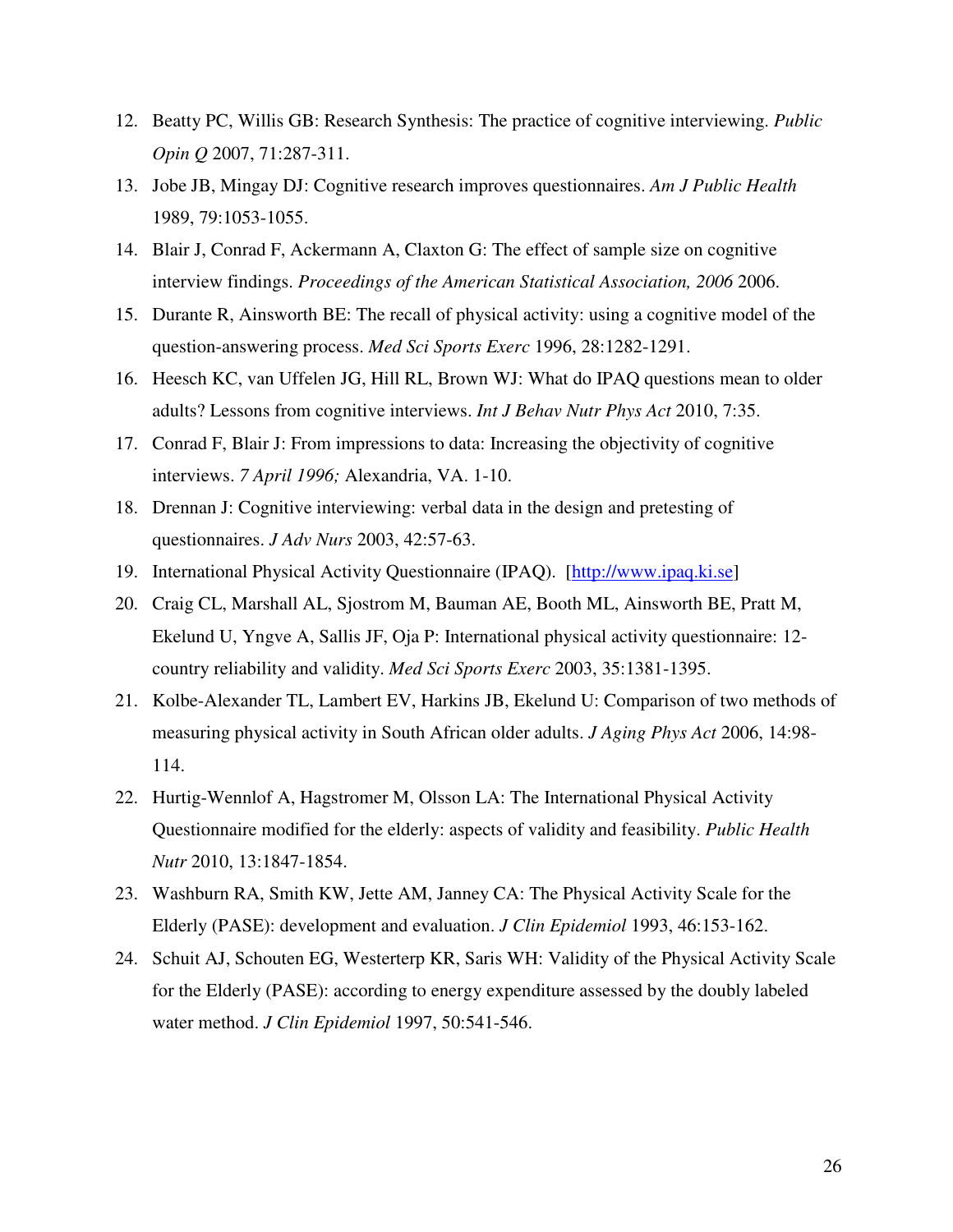- 25. Washburn RA, Ficker JL: Physical Activity Scale for the Elderly (PASE): the relationship with activity measured by a portable accelerometer. *J Sports Med Phys Fitness* 1999, 39:336-340.
- 26. Altschuler A, Picchi T, Nelson M, Rogers JD, Hart J, Sternfeld B: Physical activity questionnaire comprehension: lessons from cognitive interviews. *Med Sci Sports Exerc* 2009, 41:336-343.
- 27. Montoye HJ, Kemper HCG, Saris WHM, Washburn RA: *Measuring physical activity and energy expenditure.* Human Kinetics Champaign, IL; 1996.
- 28. Healy GN, Clark BK, Winkler EAH, Gardiner PA, Brown WJ, Matthews CE: Measurement of Adults' Sedentary Time in Population-Based Studies . *Am J Prev Med* 2011, in press.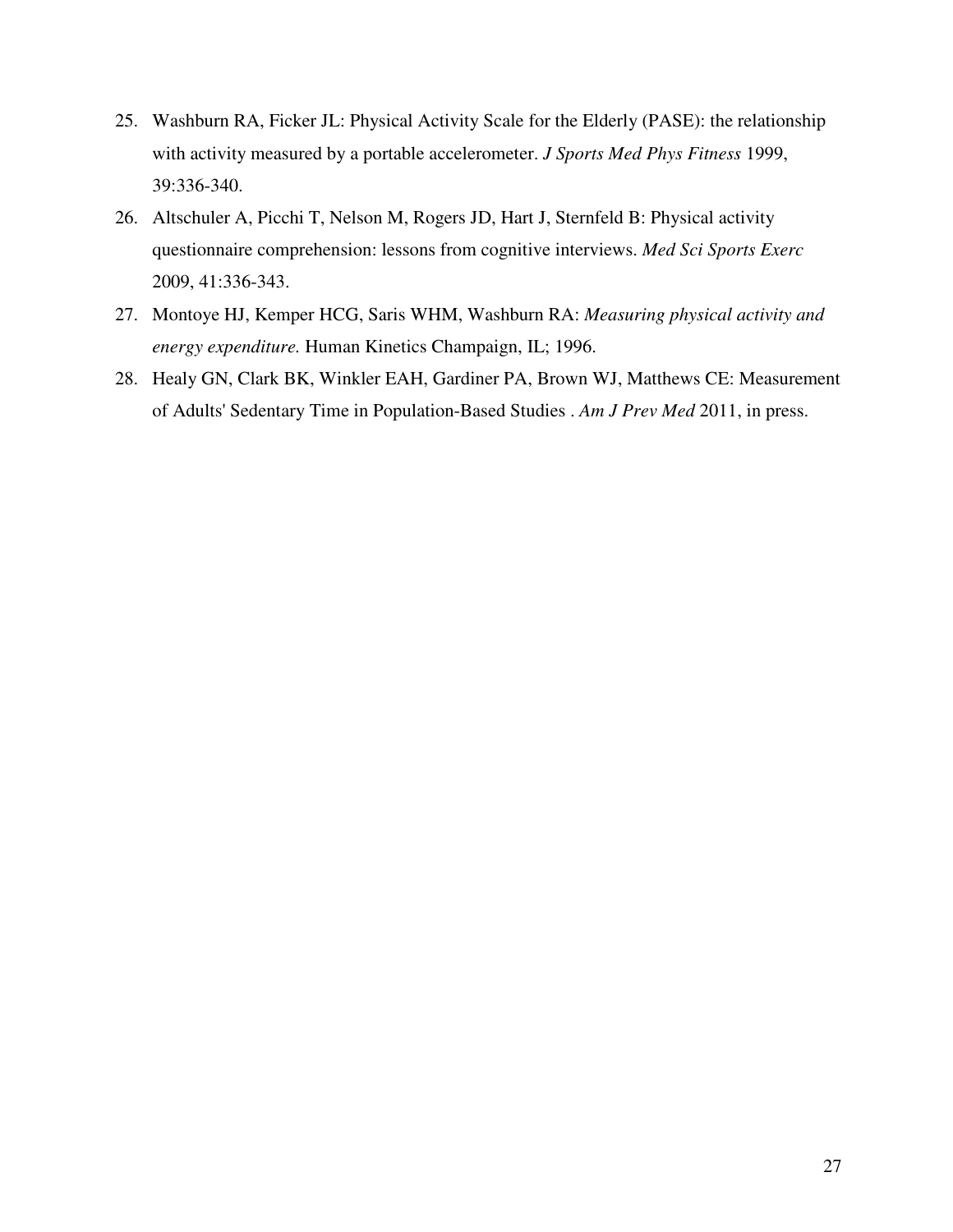|                                | Men<br>$(n = 28)$ |                       | Women<br>$(n = 27)$ |                                  | <b>Total</b><br>$(N = 55)$ |          |
|--------------------------------|-------------------|-----------------------|---------------------|----------------------------------|----------------------------|----------|
|                                |                   |                       |                     |                                  |                            |          |
|                                | $\mathbf n$       | $(\%)^{\mathfrak{b}}$ | $\mathbf n$         | $\overline{(\%)}^{\mathfrak{b}}$ | $\mathbf n$                | $(\%)^b$ |
| <b>Demographics</b>            |                   |                       |                     |                                  |                            |          |
| Age, years                     |                   |                       |                     |                                  |                            |          |
| 65-69                          | $8\,$             | (29)                  | 10                  | (37)                             | 18                         | (33)     |
| 70-74                          | 11                | (39)                  | $8\,$               | (30)                             | 19                         | (35)     |
| $\geq$ 75                      | 9                 | (32)                  | 9                   | (33)                             | 18                         | (33)     |
| Country of birth               |                   |                       |                     |                                  |                            |          |
| Australia                      | 19                | (68)                  | 15                  | (56)                             | 34                         | (62)     |
| Other English-speaking country | $8\,$             | (29)                  | 9                   | (33)                             | 17                         | (31)     |
| Non-English-speaking country   | $\mathbf{1}$      | (4)                   | 3                   | (11)                             | $\overline{\mathcal{A}}$   | (7)      |
| Education                      |                   |                       |                     |                                  |                            |          |
| No tertiary education          | $\mathfrak{Z}$    | (11)                  | 3                   | (11)                             | 6                          | (11)     |
| Certificate or trade           | 10                | (36)                  | 9                   | (33)                             | 19                         | (35)     |
| University degree or higher    | 15                | (54)                  | 15                  | (56)                             | 30                         | (55)     |
| Employment                     |                   |                       |                     |                                  |                            |          |
| Employed                       | $\mathbf{2}$      | (7)                   | $\mathfrak{Z}$      | (11)                             | $\mathfrak s$              | (9)      |
| Retired/not employed           | 26                | (94)                  | 24                  | (89)                             | 50                         | (91)     |
| Income management              |                   |                       |                     |                                  |                            |          |
| Easy                           | 13                | (46)                  | 10                  | (37)                             | 23                         | (42)     |
| Not too bad                    | 13                | (46)                  | 11                  | (41)                             | 24                         | (44)     |

### **Table 1: Characteristics of participants<sup>a</sup>**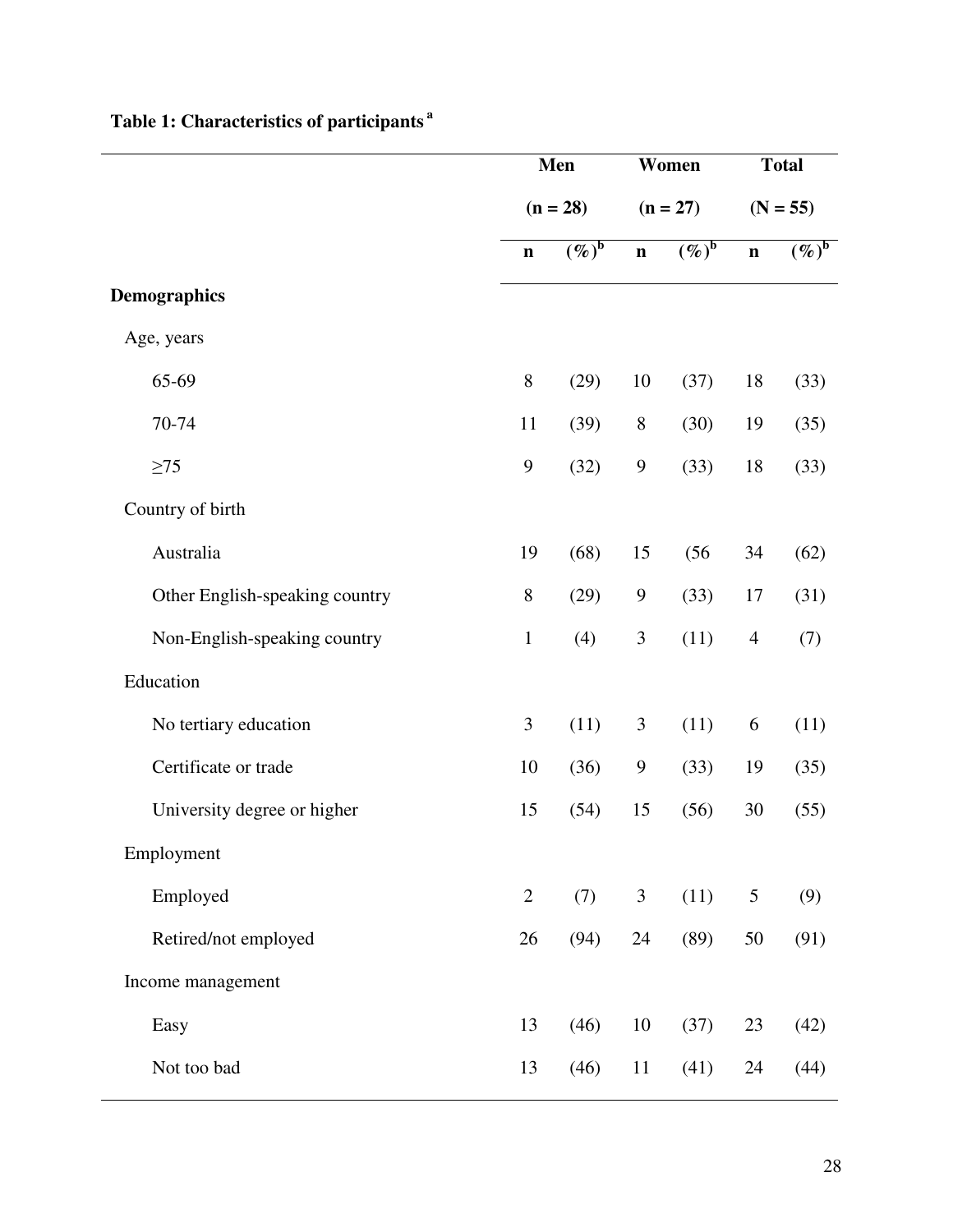| Difficult/impossible                     | $\overline{2}$ | (7)  | 6  | (22) | 8  | (15) |
|------------------------------------------|----------------|------|----|------|----|------|
| Marital status                           |                |      |    |      |    |      |
| Married/common-law marriage              | 22             | (79) | 14 | (52) | 36 | (66) |
| Widowed/never married/separated/divorced | 6              | (21) | 13 | (48) | 19 | (35) |
| <b>Health</b>                            |                |      |    |      |    |      |
| Self-rated health                        |                |      |    |      |    |      |
| Excellent                                | 9              | (32) | 5  | (19) | 14 | (26) |
| Very good                                | 8              | (29) | 16 | (59) | 24 | (44) |
| Good                                     | 11             | (39) | 6  | (22) | 17 | (31) |
| Limited in walking 500 m                 |                |      |    |      |    |      |
| Limited a little                         | $\overline{2}$ | (7)  | 3  | (11) | 5  | (9)  |
| Not limited                              | 26             | (93) | 24 | (89) | 50 | (91) |
|                                          |                |      |    |      |    |      |

**<sup>a</sup>**Boldface numbers indicate significant difference between men and women (chi-square, p<0.05).

<sup>**b</sup> Cells may not add up to 100% due to rounding.</sup>**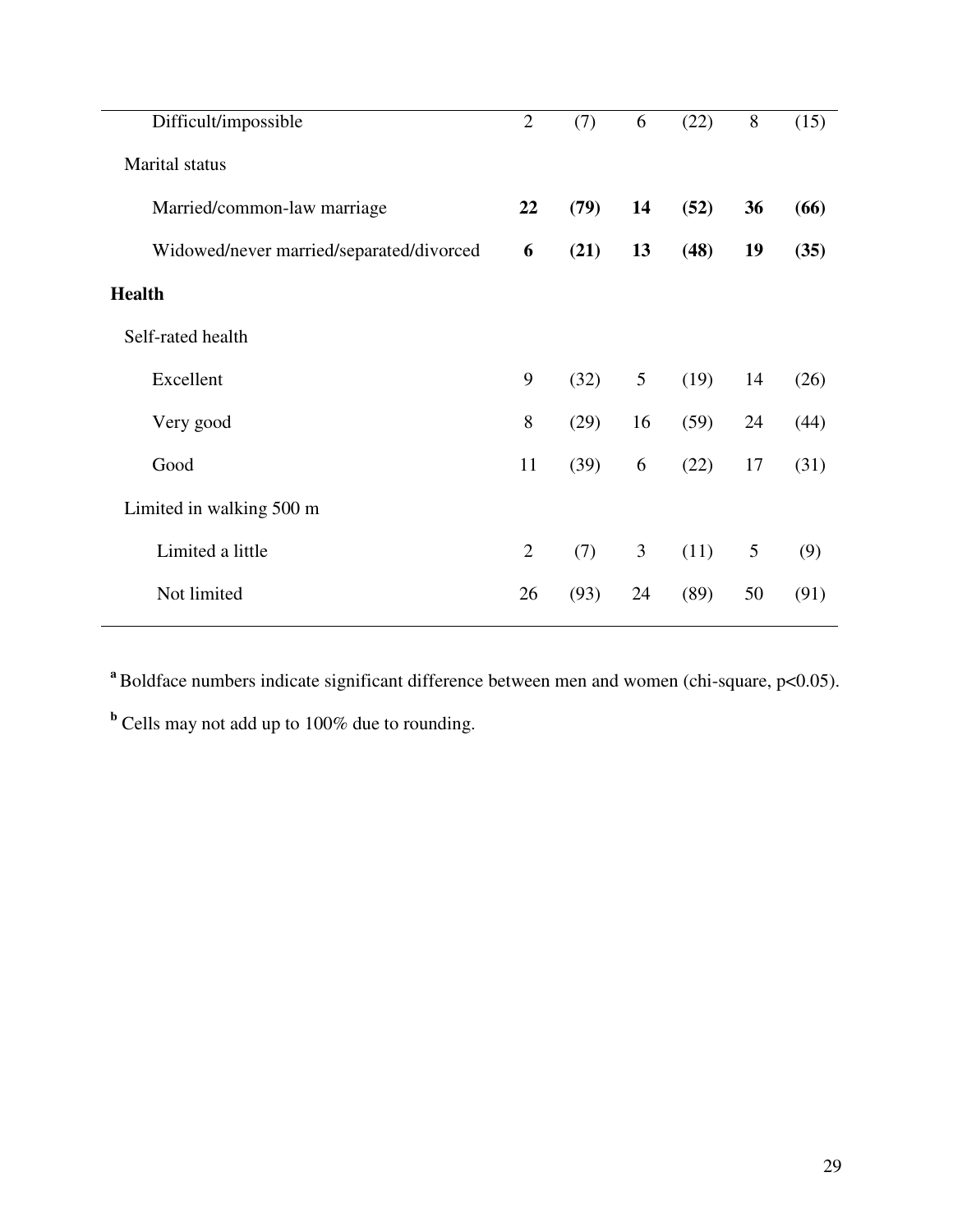|                                                  |                                              | <b>IPAQ</b>                                   | <b>PASE</b>                               |                       |  |  |
|--------------------------------------------------|----------------------------------------------|-----------------------------------------------|-------------------------------------------|-----------------------|--|--|
| Questionnaire specifications                     |                                              |                                               |                                           |                       |  |  |
| - Behavior examined                              | Sitting on a week day in last 7 days         |                                               | Sitting per day in last 7 days            |                       |  |  |
| - Domain                                         | Sitting at work, at home, while doing        |                                               | Leisure time activity                     |                       |  |  |
|                                                  | course work and during leisure time          |                                               |                                           |                       |  |  |
| - Examples                                       |                                              | Sitting at a desk, visiting friends, reading, | Reading, watching TV, or doing handcrafts |                       |  |  |
|                                                  | or sitting or lying down to watch television |                                               |                                           |                       |  |  |
|                                                  |                                              | <b>IPAQ</b>                                   | <b>PASE</b>                               |                       |  |  |
|                                                  | Women                                        | Men                                           | Women                                     | Men                   |  |  |
| Activities reported, as asked about in examples  |                                              |                                               |                                           |                       |  |  |
| - Sitting at a desk                              |                                              | - working at desk                             |                                           |                       |  |  |
| - Visiting friends                               |                                              |                                               | - social activities                       | - social activities   |  |  |
|                                                  | - visits                                     |                                               | - visits                                  |                       |  |  |
| - Reading                                        | - reading                                    | - reading                                     | - reading                                 | - reading             |  |  |
| $-TV$                                            | $\mbox{-}\mathrm{TV}$                        | - $\operatorname{TV}$                         | $T_{\text{TV}}$                           | - $\operatorname{TV}$ |  |  |
| - Crafts                                         |                                              |                                               | - handcrafts                              |                       |  |  |
|                                                  |                                              |                                               | - cross stitching                         |                       |  |  |
|                                                  |                                              |                                               | - crocheting                              |                       |  |  |
|                                                  | - knitting                                   |                                               | - knitting                                |                       |  |  |
|                                                  |                                              |                                               | - mending                                 |                       |  |  |
|                                                  |                                              |                                               | - painting                                |                       |  |  |
|                                                  | - sewing                                     |                                               | - sewing                                  |                       |  |  |
|                                                  | - silversmithing                             |                                               | - silversmithing                          |                       |  |  |
| Activities reported, not asked about in examples |                                              |                                               |                                           |                       |  |  |
| - Other mental                                   | - board games                                |                                               |                                           |                       |  |  |

### **Table 2: IPAQ and PASE sitting questions and activities reported by participants**

**activities** 

- book club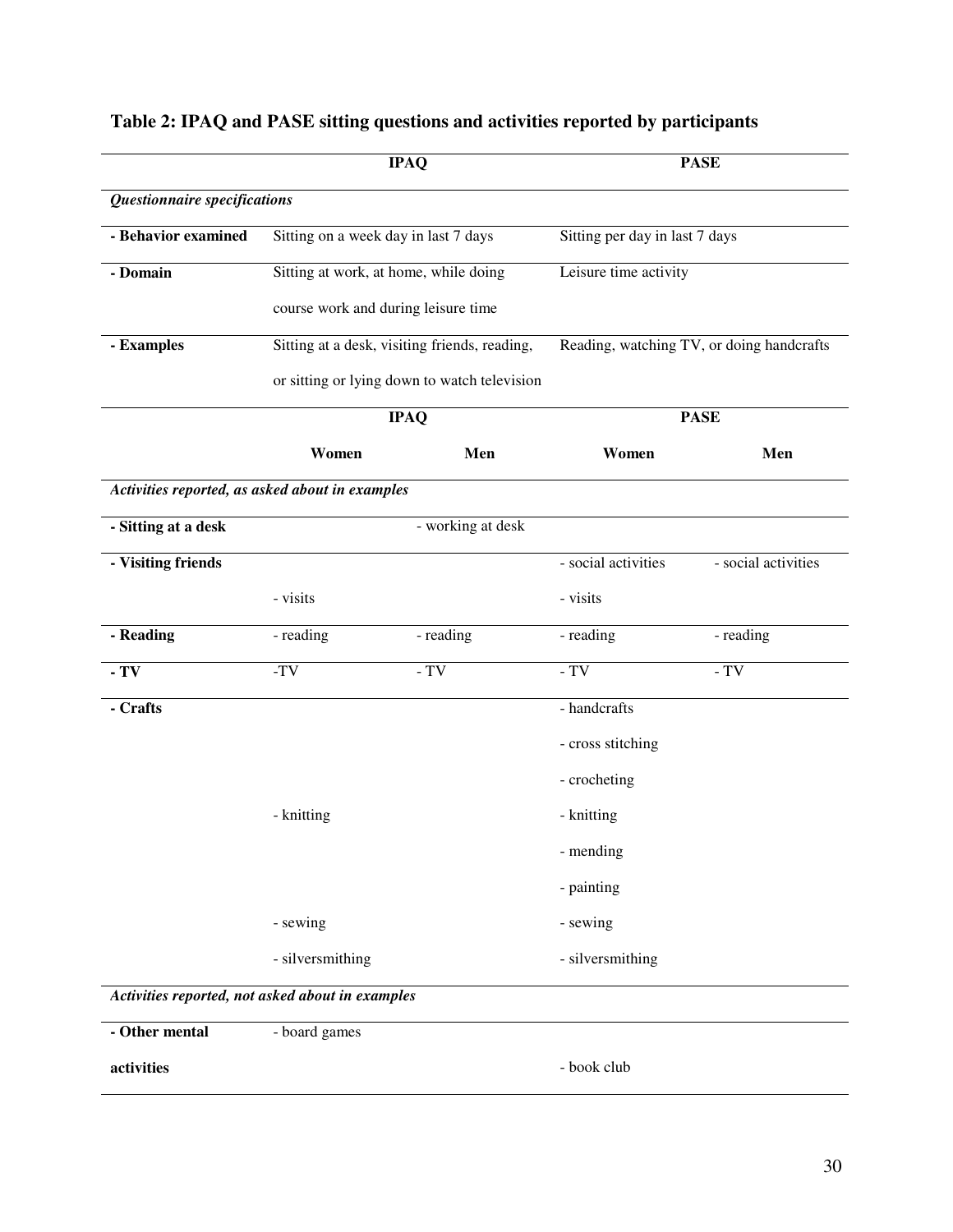|                       | - bridge             | - bridge             | - bridge       | - bridge       |
|-----------------------|----------------------|----------------------|----------------|----------------|
|                       | - computer           | - computer           | - computer     | - computer     |
|                       | - crossword          | - crossword          | - crossword    | - crossword    |
|                       |                      | - meetings           |                |                |
|                       | - paperwork          | - paperwork          |                | - paperwork    |
|                       |                      |                      | - piano        |                |
|                       |                      | - puzzles            | - puzzles      |                |
|                       | - studying           | - studying           | - studying     | - studying     |
|                       |                      |                      | - Sudoku       |                |
|                       | - volunteer work     |                      |                |                |
|                       | - writing            | - writing            | - writing      |                |
| - Transport-related   | - in car             | - in car             |                | - in car       |
| activities            | - in plane           |                      |                |                |
|                       | - waiting at airport |                      |                |                |
| - Other social and    | - eating/meals       | - eating/meals       | - eating/meals | - eating/meals |
| relaxation activities |                      |                      |                | - concert      |
|                       | - going out          |                      | - going out    |                |
|                       | - listening to radio | - listening to radio |                |                |
|                       | - resting/napping    | - resting/napping    |                |                |
|                       | - sitting in sun     |                      |                |                |
|                       | - theatre            |                      |                |                |
|                       |                      |                      |                |                |

- telephoning

IPAQ = International Physical Activity Questionnaire; PASE = Physical Activity Scale for the

Elderly.